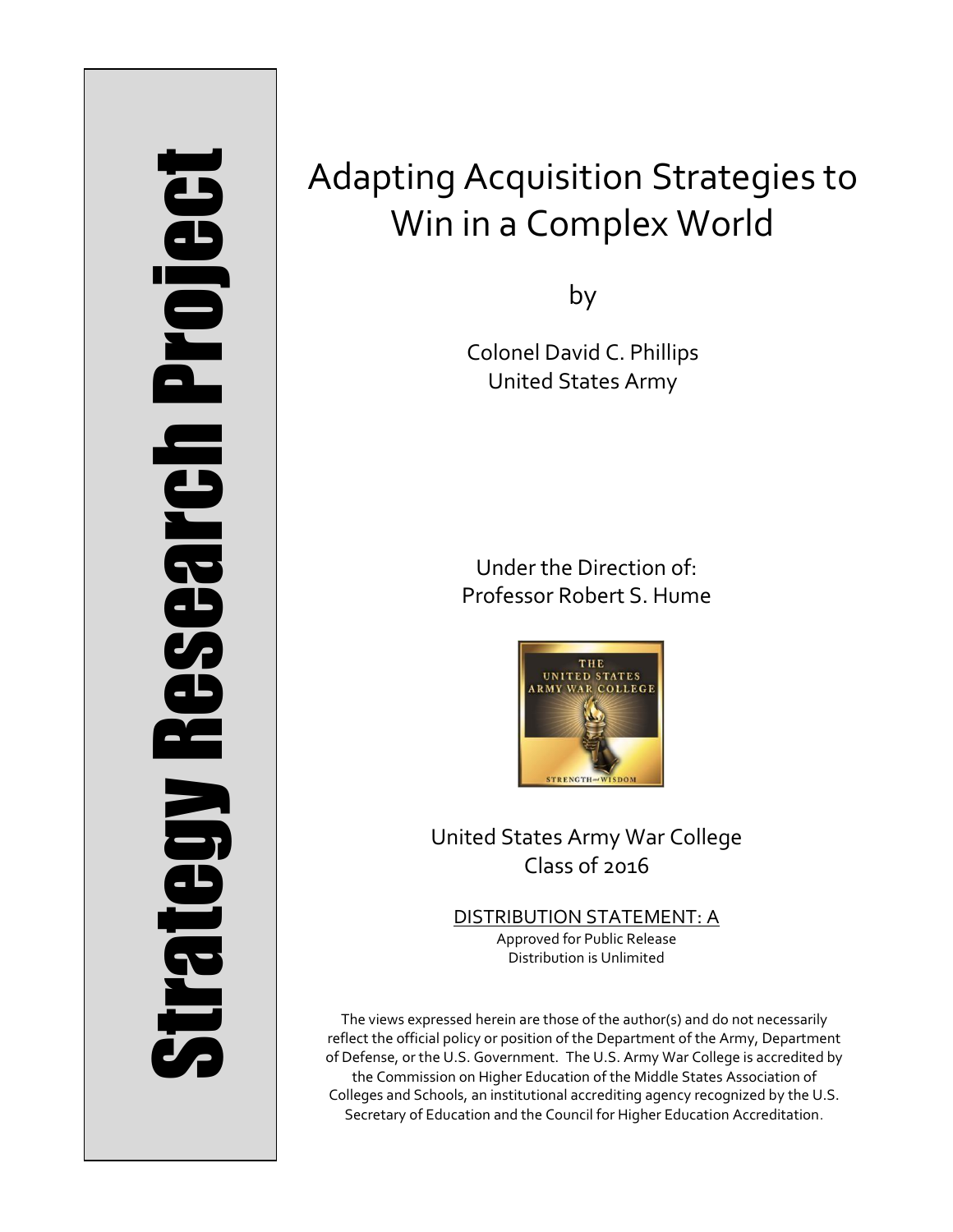| <b>REPORT DOCUMENTATION PAGE</b>                                                                                                                                                                                                                                                                                                                                                                                                                                                                                                                                                                                                                                                                                                                                                                                                                                                                                                                                  |                             |                |                           |                                           |  | Form Approved--OMB No. 0704-0188                        |  |
|-------------------------------------------------------------------------------------------------------------------------------------------------------------------------------------------------------------------------------------------------------------------------------------------------------------------------------------------------------------------------------------------------------------------------------------------------------------------------------------------------------------------------------------------------------------------------------------------------------------------------------------------------------------------------------------------------------------------------------------------------------------------------------------------------------------------------------------------------------------------------------------------------------------------------------------------------------------------|-----------------------------|----------------|---------------------------|-------------------------------------------|--|---------------------------------------------------------|--|
| The public reporting burden for this collection of information is estimated to average 1 hour per response, including the time for reviewing instructions, searching existing data sources, gathering and<br>maintaining the data needed, and completing and reviewing the collection of information. Send comments regarding this burden estimate or any other aspect of this collection of information, including<br>suggestions for reducing the burden, to Department of Defense, Washington Headquarters Services, Directorate for Information Operations and Reports (0704-0188), 1215 Jefferson Davis Highway, Suite<br>1204, Arlington, VA 22202-4302. Respondents should be aware that notwithstanding any other provision of law, no person shall be subject to any penalty for failing to comply with a collection of information<br>if it does not display a currently valid OMB control number. PLEASE DO NOT RETURN YOUR FORM TO THE ABOVE ADDRESS. |                             |                |                           |                                           |  |                                                         |  |
|                                                                                                                                                                                                                                                                                                                                                                                                                                                                                                                                                                                                                                                                                                                                                                                                                                                                                                                                                                   | 1. REPORT DATE (DD-MM-YYYY) | 2. REPORT TYPE |                           |                                           |  | 3. DATES COVERED (From - To)                            |  |
| 01-04-2016                                                                                                                                                                                                                                                                                                                                                                                                                                                                                                                                                                                                                                                                                                                                                                                                                                                                                                                                                        |                             |                | STRATEGY RESEARCH PROJECT |                                           |  |                                                         |  |
| <b>4. TITLE AND SUBTITLE</b>                                                                                                                                                                                                                                                                                                                                                                                                                                                                                                                                                                                                                                                                                                                                                                                                                                                                                                                                      |                             |                |                           |                                           |  | <b>5a. CONTRACT NUMBER</b>                              |  |
| Adapting Acquisition Strategies to Win in a Complex World                                                                                                                                                                                                                                                                                                                                                                                                                                                                                                                                                                                                                                                                                                                                                                                                                                                                                                         |                             |                |                           |                                           |  | <b>5b. GRANT NUMBER</b>                                 |  |
|                                                                                                                                                                                                                                                                                                                                                                                                                                                                                                                                                                                                                                                                                                                                                                                                                                                                                                                                                                   |                             |                |                           |                                           |  | <b>5c. PROGRAM ELEMENT NUMBER</b>                       |  |
| 6. AUTHOR(S)                                                                                                                                                                                                                                                                                                                                                                                                                                                                                                                                                                                                                                                                                                                                                                                                                                                                                                                                                      |                             |                |                           |                                           |  | <b>5d. PROJECT NUMBER</b>                               |  |
| Colonel David C. Phillips<br><b>United States Army</b>                                                                                                                                                                                                                                                                                                                                                                                                                                                                                                                                                                                                                                                                                                                                                                                                                                                                                                            |                             |                |                           |                                           |  | <b>5e. TASK NUMBER</b>                                  |  |
|                                                                                                                                                                                                                                                                                                                                                                                                                                                                                                                                                                                                                                                                                                                                                                                                                                                                                                                                                                   |                             |                |                           |                                           |  | <b>5f. WORK UNIT NUMBER</b>                             |  |
| 7. PERFORMING ORGANIZATION NAME(S) AND ADDRESS(ES)<br>Professor Robert S. Hume                                                                                                                                                                                                                                                                                                                                                                                                                                                                                                                                                                                                                                                                                                                                                                                                                                                                                    |                             |                |                           |                                           |  | 8. PERFORMING ORGANIZATION<br><b>REPORT NUMBER</b>      |  |
| 9. SPONSORING/MONITORING AGENCY NAME(S) AND ADDRESS(ES)<br>U.S. Army War College, 122 Forbes Avenue, Carlisle, PA 17013                                                                                                                                                                                                                                                                                                                                                                                                                                                                                                                                                                                                                                                                                                                                                                                                                                           |                             |                |                           |                                           |  | 10. SPONSOR/MONITOR'S ACRONYM(S)                        |  |
|                                                                                                                                                                                                                                                                                                                                                                                                                                                                                                                                                                                                                                                                                                                                                                                                                                                                                                                                                                   |                             |                |                           |                                           |  | <b>11. SPONSOR/MONITOR'S REPORT</b><br><b>NUMBER(S)</b> |  |
| Please consider submitting to DTIC for worldwide availability? YES: $\boxtimes$ or NO: $\Box$ (student check one)<br>Project Adviser recommends DTIC submission?<br>YES: $\boxtimes$ or NO: $\Box$ (PA check one)<br><b>13. SUPPLEMENTARY NOTES</b>                                                                                                                                                                                                                                                                                                                                                                                                                                                                                                                                                                                                                                                                                                               |                             |                |                           |                                           |  |                                                         |  |
| Word Count: 6004                                                                                                                                                                                                                                                                                                                                                                                                                                                                                                                                                                                                                                                                                                                                                                                                                                                                                                                                                  |                             |                |                           |                                           |  |                                                         |  |
| <b>14. ABSTRACT</b>                                                                                                                                                                                                                                                                                                                                                                                                                                                                                                                                                                                                                                                                                                                                                                                                                                                                                                                                               |                             |                |                           |                                           |  |                                                         |  |
| With Congress's renewed push for acquisition reform in 2016, the Department of Defense (DoD)                                                                                                                                                                                                                                                                                                                                                                                                                                                                                                                                                                                                                                                                                                                                                                                                                                                                      |                             |                |                           |                                           |  |                                                         |  |
| and the Army must adapt their acquisition strategies to keep pace with the changing environment.                                                                                                                                                                                                                                                                                                                                                                                                                                                                                                                                                                                                                                                                                                                                                                                                                                                                  |                             |                |                           |                                           |  |                                                         |  |
| Given the growing ends and diminishing budgets, the Army must look for new ways to reduce risk                                                                                                                                                                                                                                                                                                                                                                                                                                                                                                                                                                                                                                                                                                                                                                                                                                                                    |                             |                |                           |                                           |  |                                                         |  |
| while prioritizing readiness. Acquisition reform is not new, and there is a long history of both                                                                                                                                                                                                                                                                                                                                                                                                                                                                                                                                                                                                                                                                                                                                                                                                                                                                  |                             |                |                           |                                           |  |                                                         |  |
| success and failure. Recently, the DoD, the Army, and Special Operations Command have all                                                                                                                                                                                                                                                                                                                                                                                                                                                                                                                                                                                                                                                                                                                                                                                                                                                                         |                             |                |                           |                                           |  |                                                         |  |
| seen that teams empowered with the right institutionalized authorities and culture can provide                                                                                                                                                                                                                                                                                                                                                                                                                                                                                                                                                                                                                                                                                                                                                                                                                                                                    |                             |                |                           |                                           |  |                                                         |  |
| warfighters with innovative capabilities faster while meeting all the traditional requirements of cost,                                                                                                                                                                                                                                                                                                                                                                                                                                                                                                                                                                                                                                                                                                                                                                                                                                                           |                             |                |                           |                                           |  |                                                         |  |
|                                                                                                                                                                                                                                                                                                                                                                                                                                                                                                                                                                                                                                                                                                                                                                                                                                                                                                                                                                   |                             |                |                           |                                           |  |                                                         |  |
| schedule, and performance. The Army should now seize two opportunities: first, institutionalize                                                                                                                                                                                                                                                                                                                                                                                                                                                                                                                                                                                                                                                                                                                                                                                                                                                                   |                             |                |                           |                                           |  |                                                         |  |
| and reinforce rapid acquisition processes, authorities, and organizations; and second, use mission                                                                                                                                                                                                                                                                                                                                                                                                                                                                                                                                                                                                                                                                                                                                                                                                                                                                |                             |                |                           |                                           |  |                                                         |  |
| command to embed an operationally focused culture of integrity, innovation, and courage to take                                                                                                                                                                                                                                                                                                                                                                                                                                                                                                                                                                                                                                                                                                                                                                                                                                                                   |                             |                |                           |                                           |  |                                                         |  |
| risk in its acquisition organizations. This will directly and positively impact future warfighters.                                                                                                                                                                                                                                                                                                                                                                                                                                                                                                                                                                                                                                                                                                                                                                                                                                                               |                             |                |                           |                                           |  |                                                         |  |
| <b>15. SUBJECT TERMS</b><br>Rapid Acquisition, Culture Change, Army Operating Concept                                                                                                                                                                                                                                                                                                                                                                                                                                                                                                                                                                                                                                                                                                                                                                                                                                                                             |                             |                |                           |                                           |  |                                                         |  |
| 16. SECURITY CLASSIFICATION OF:<br>18. NUMBER OF PAGES<br>17. LIMITATION                                                                                                                                                                                                                                                                                                                                                                                                                                                                                                                                                                                                                                                                                                                                                                                                                                                                                          |                             |                |                           |                                           |  | 19a. NAME OF RESPONSIBLE PERSON                         |  |
| a. REPORT                                                                                                                                                                                                                                                                                                                                                                                                                                                                                                                                                                                                                                                                                                                                                                                                                                                                                                                                                         | <b>b. ABSTRACT</b>          | c. THIS PAGE   | OF ABSTRACT               | 34<br>19b. TELEPHONE NUMBER (w/area code) |  |                                                         |  |
| UU                                                                                                                                                                                                                                                                                                                                                                                                                                                                                                                                                                                                                                                                                                                                                                                                                                                                                                                                                                | UU                          | UU             | UU                        |                                           |  |                                                         |  |

**Standard Form 298** (Rev. 8/98), Prescribed by ANSI Std. Z39.18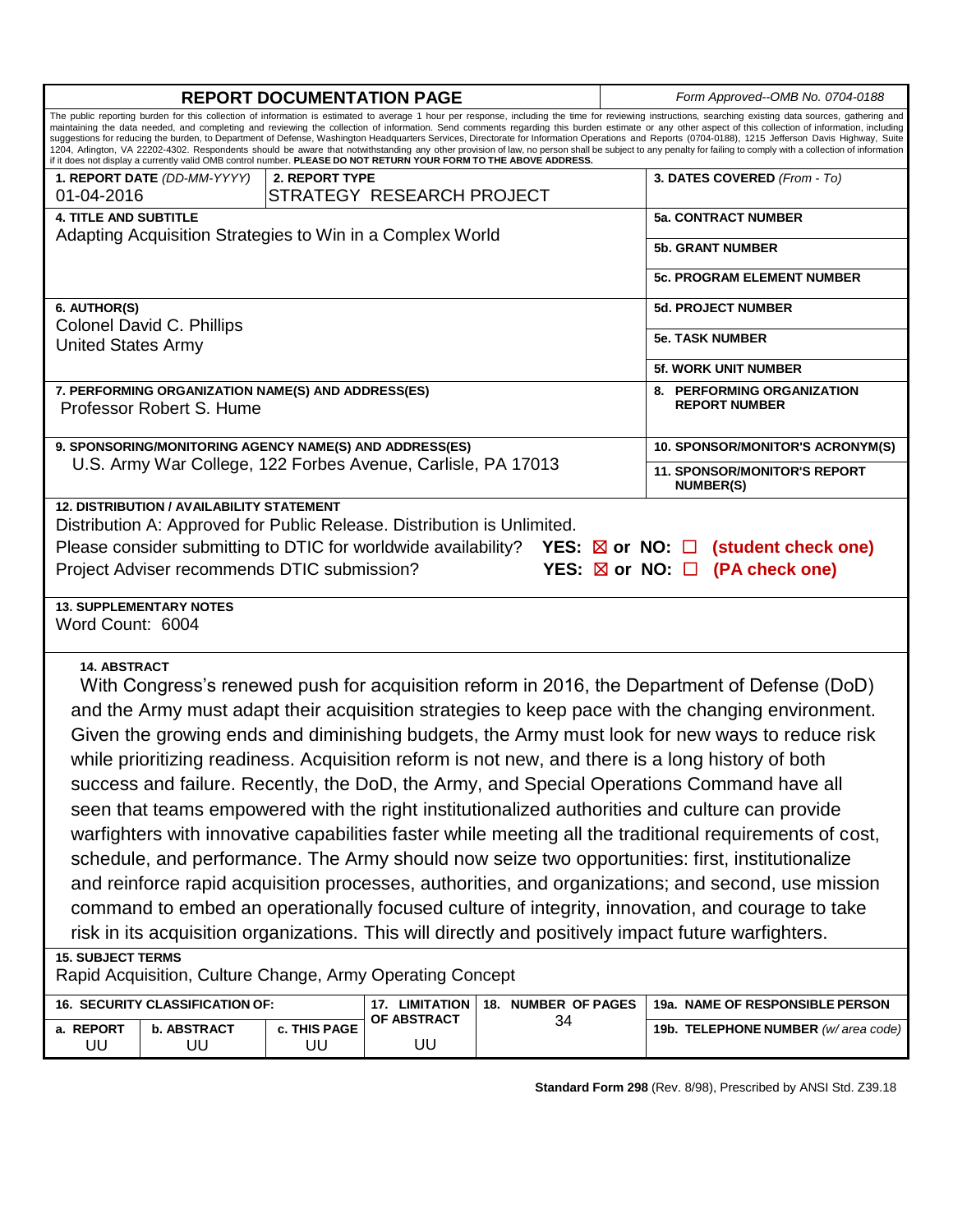## Adapting Acquisition Strategies to Win in a Complex World (6004 words)

### **Abstract**

With Congress's renewed push for acquisition reform in 2016, the Department of Defense (DoD) and the Army must adapt their acquisition strategies to keep pace with the changing environment. Given the growing ends and diminishing budgets, the Army must look for new ways to reduce risk while prioritizing readiness. Acquisition reform is not new, and there is a long history of both success and failure. Recently, the DoD, the Army, and Special Operations Command have all seen that teams empowered with the right institutionalized authorities and culture can provide warfighters with innovative capabilities faster while meeting all the traditional requirements of cost, schedule, and performance. The Army should now seize two opportunities: first, institutionalize and reinforce rapid acquisition processes, authorities, and organizations; and second, use mission command to embed an operationally focused culture of integrity, innovation, and courage to take risk in its acquisition organizations. This will directly and positively impact future warfighters.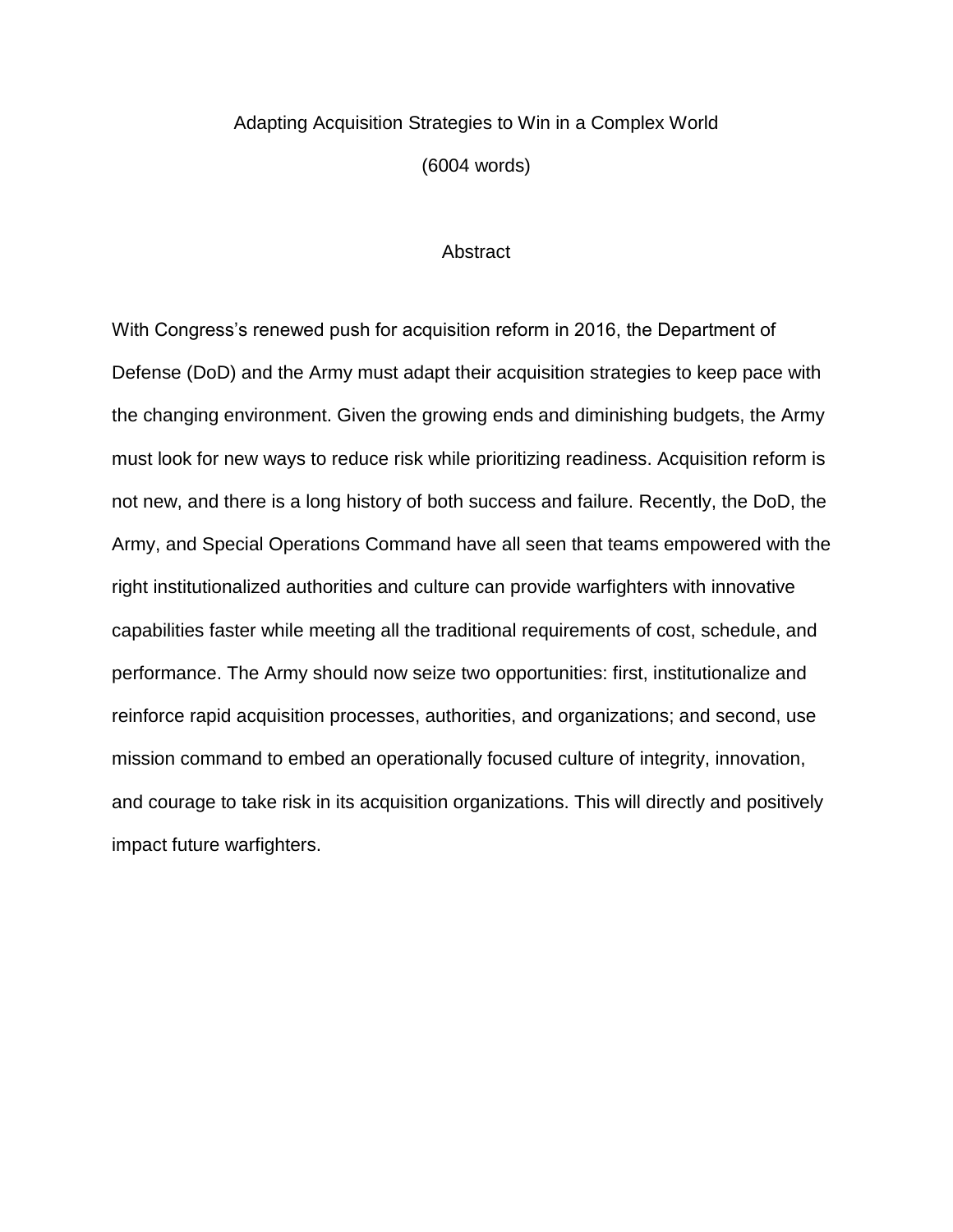### **Adapting Acquisition Strategies to Win in a Complex World**

Gentlemen, we have run out of money. It is now time to start thinking. —Ernest Rutherford<sup>1</sup>

On December 7, 1941, the United States faced a crisis that led to rapid and innovative change. After the Japanese attacked Pearl Harbor, the Navy and Army struggled to think of ways to strike back at Japan with existing capabilities. In just four months, a handful of senior Naval officers and an Army Lieutenant Colonel met the challenge with a rapid, innovative, and courageous solution requiring new training, quick modifications to existing aircraft, and employment of capabilities and personnel using *ways* not previously imagined. Their quick, innovative thinking allowed the U.S. to conduct a strong counterpunch, a bombing raid on Tokyo, with sixteen B-25 bombers launched from the aircraft carrier, USS Hornet, on April 18, 1942, boosting national morale and helping to shift "the course of World War (WW) II toward victory."<sup>2</sup>

Today, in 2016, the crisis is the rapidly changing environment, described by retired General Michael Hayden as the new *global disorder*. <sup>3</sup> Current threats coupled with shrinking resources strain existing strategies. Evaluating the 2015 *National Security Strategy* and *National Military Strategy* it is clear that *ends* and *risks* are increasing, while *means* are diminishing.<sup>4</sup> By Art Lykke's, U.S. Army War College (USAWC) definition, strategy consists of *ends, ways, means, and risk*. <sup>5</sup> The evaluation of a strategy's feasibility, acceptability, and suitability, yields a deliberate assessment of risk. Today's growing *ends* and diminishing *means* with questionable suitability and feasibility have increased risks and the need for better *ways* to address them.

Leaders in Congress, the Department of Defense (DoD), and the Army agree on implementing faster, more innovative acquisition strategies. <sup>6</sup> While DoD implements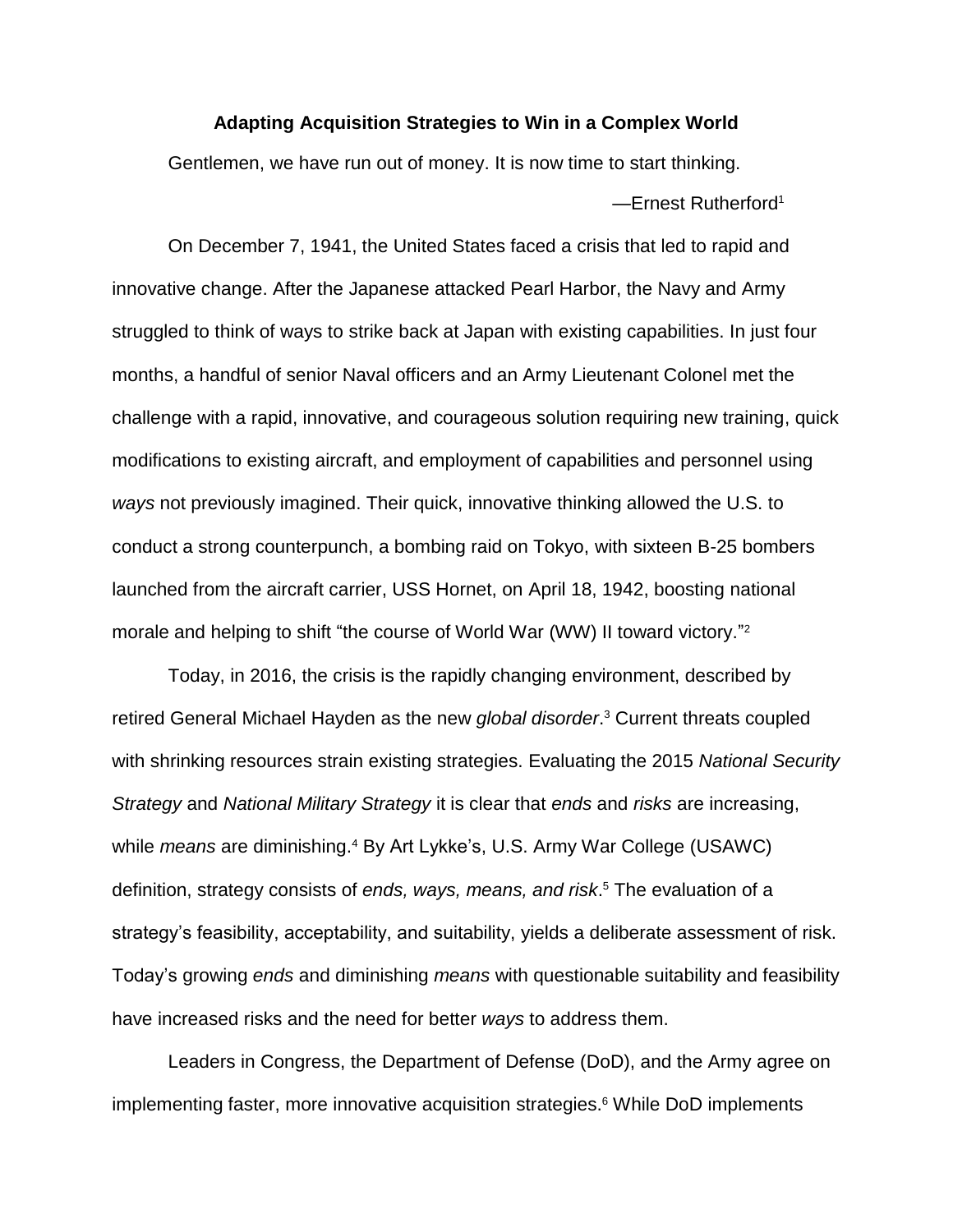new top-down *ways* of doing business like the Defense Innovation Initiative (DII), the Army has been slower to respond with more than just a focus on readiness. To make the most of limited modernization budgets, the Army must adapt its acquisition strategies, close gaps between warfighters, resourcers, and acquirers, and reinvigorate innovative culture in its acquisition workforce.<sup>7</sup> Specifically, the time is right for the Army to seize two key opportunities: first, institutionalize rapid acquisition processes, authorities, and organizations; and second, use mission command to embed an operationally focused culture of integrity, innovation, and *courage to take risk* in its acquisition organizations.

For large, complex organizations like the Army, change is difficult and the barriers are steep. The Army is already adapting by prioritizing readiness and modifying its core doctrine with mission command and the new *Army Operating Concept* (AOC)-- "Win in a Complex World." However, the Army should go further and use mission command to balance command and control in its acquisition organizations and break down cultural barriers between the requirements and resourcing decision support systems (DSS). The next critical steps for the Army are to understand the environment, understand examples of successful rapid acquisition, examine Army acquisition culture and barriers to change, and identify opportunities for leadership to take action.

### Background--Why Change?

Congressional members, DoD leaders, and scholars have chronicled both the history of and the need for rapid and innovative acquisition for over thirty years. Numerous reform efforts have proposed various specific changes to acquisition processes and culture, but unfortunately, most of these efforts have not reached their goals.<sup>8</sup> Historically, major process and cultural change to the defense acquisition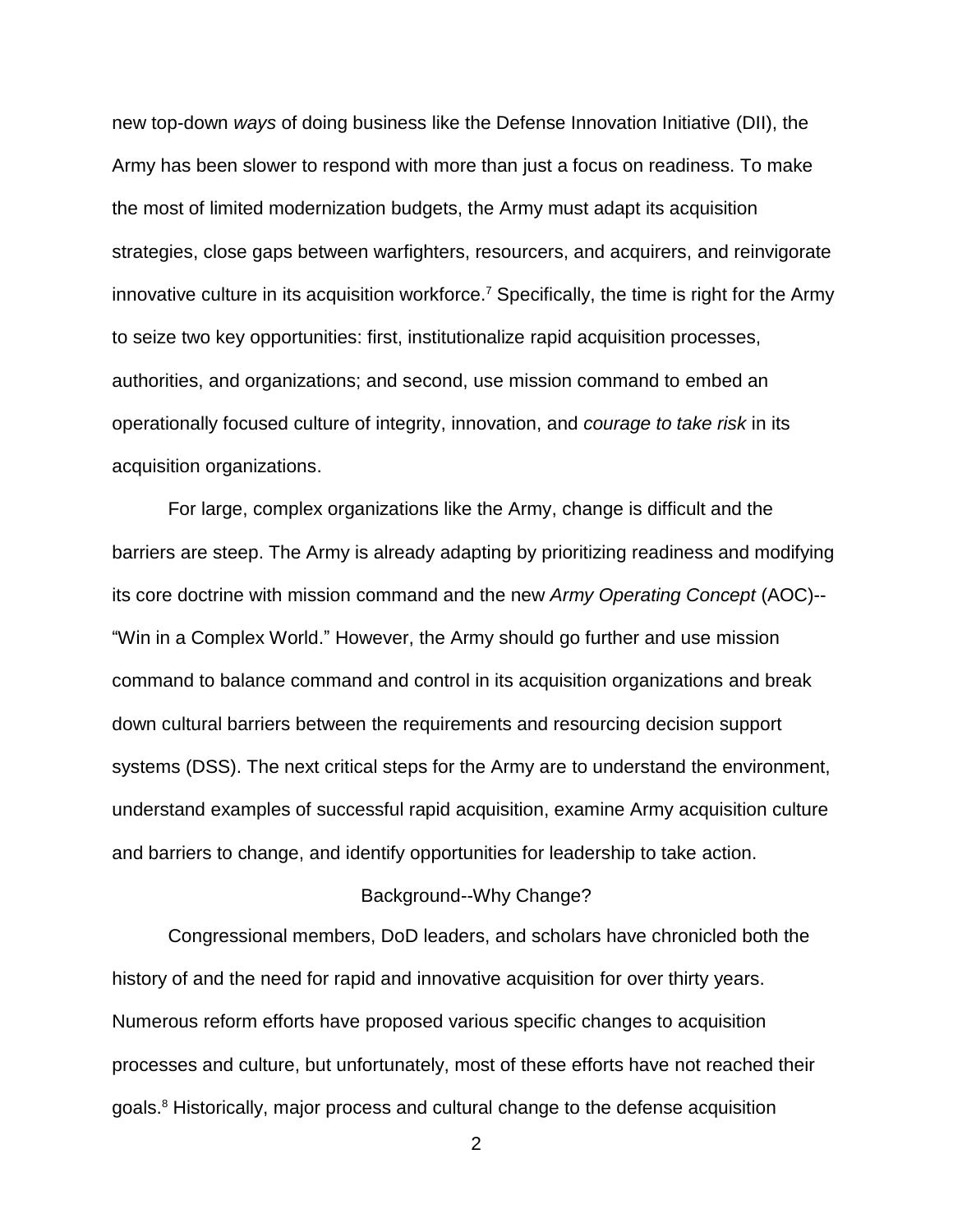system only occurs through long-term evolutionary change or with a crisis that forces a "fundamental relook." <sup>9</sup> Arguably, WW II was the catalyst that created the DoD, but its acquisition systems have evolved only when conditions forced them to.<sup>10</sup>

More recently, wars in Afghanistan and Iraq caused a critical review of acquisition strategies and the DoD is just now consolidating recent gains. The operation of the defense acquisition system (DAS), as described in DoD Instruction (DODI) 5000.02, provides a necessary mechanism, with tailorable methods to develop, test, and procure weapons systems. However, concerns have resurfaced over cost overruns, schedule delays, and a general "inability to get troops in the field the equipment they need when they need it," putting Soldier's lives and combat missions at risk.<sup>11</sup> Senior leaders are at an inflection point with forcing-functions that require a process and culture relook.

### The Complex Environment

The DoD's environment is changing rapidly, and there are three key components to this change. First, there are no anticipated reductions to strategic objectives. Second, the current Administration, Congress, and DoD have applied strict constraints to defense spending with reductions in research, development, and acquisition (RDA) accounts prioritizing readiness over modernization. Third, the U.S. continues to face a volatile, uncertain, complex, and ambiguous world.<sup>12</sup> This type of environment, with greater ambiguities requires more innovation with less money. <sup>13</sup> The interwar period between WW I and WW II provides examples of leaders that set the conditions for innovation. Individual leaders like British Air Marshall Hugh Dowding made wise investments in specific radar technologies that proved to be an air defense necessity during WW II. In contrast, German General Hans von Seeckt established a culture that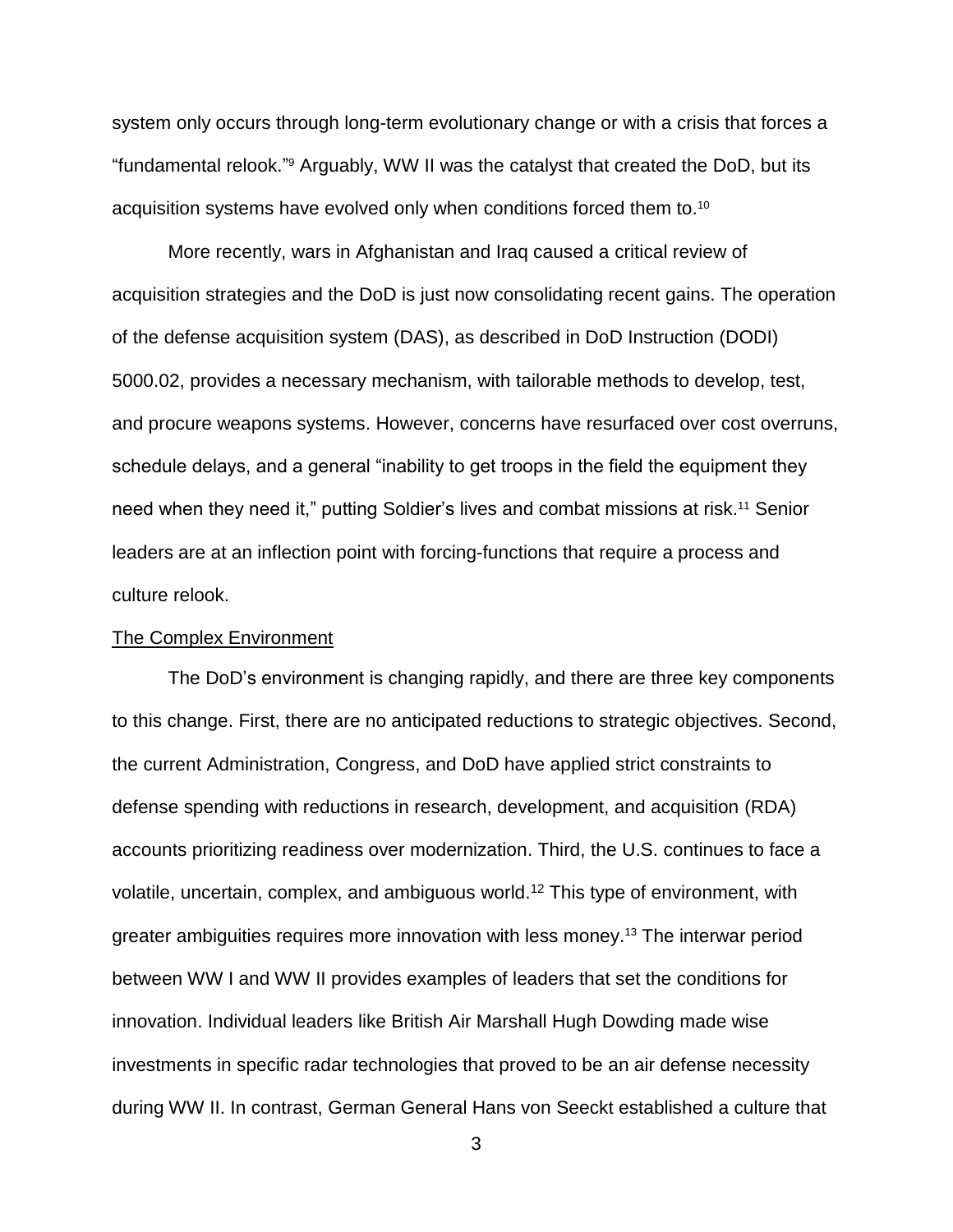"placed a high value on study and analysis of changes in doctrine, tactics, and technology [creating] a climate ideally suited to innovation."<sup>14</sup>

Today, the U.S. faces complex external threats including a resurgent Russia, an assertive China, the Islamic State of Iraq and the Levant (ISIL), Iran, and North Korea. While policy to address these threats may change year-to-year, major capabilities available to implement strategy have several year lead times.<sup>15</sup> Given these timelines, the U.S. has also lost some of its technological advantage. With U.S. forces focused on the Middle East for fifteen years, many competitors have also modernized their capabilities to chip away at U.S. overmatch.<sup>16</sup> Additionally, by necessity, the DoD and the Army have prioritized personnel and readiness over modernization for some time. Now, given constrained resources, the DoD is trying to make up for lost modernization investments and cannot afford the luxury of long acquisition timelines.

### The Ends Continue to Grow

Expanding threats lead to a growing list of *ends*. There are four core national interests: security of the U.S., a stable international order, economic prosperity, and promotion of universal values. <sup>17</sup> The 2014 *Quadrennial Defense Review* set DoD priorities for protecting the homeland, building security globally, projecting power, and winning decisively.<sup>18</sup> It did not address the rise of the ISIL nor account for a resurgent Russia. Accordingly, the DoD now proposes to double its funding in the Fiscal Year (FY) 17 budget associated with fighting ISIL and quadruple funding for the European Reassurance Initiative focused on deterring Russian aggression.<sup>19</sup> These responses aim to ameliorate the growing *ends* and reduce associated risks, but they are Band-Aids on the growing list of objectives, and the DAS is playing catch up.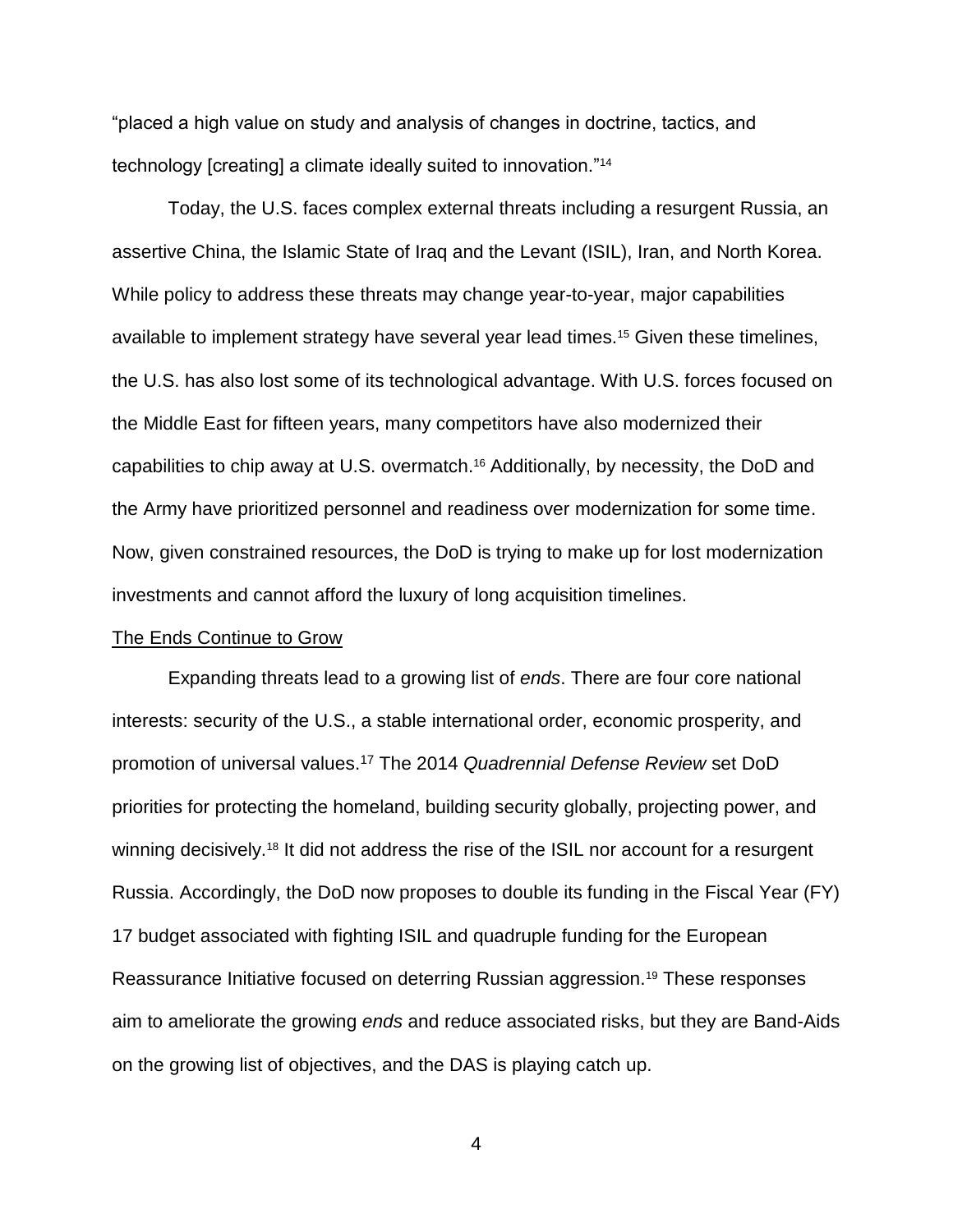While the Army must sustain a global mission set that has expanded again in the Middle East and Europe, it must also address increased risk to the homeland by violent extremist organizations (VEOs). Even though their level of threat is debatable, VEO's like ISIL can impact the security and the economy of the U.S.<sup>20</sup> The 9/11 terrorist attacks, for example, had a significant economic impact--one million jobs and investment equating to 3% of gross domestic product (GDP).<sup>21</sup> This would equate to \$540 billion today given the \$18 trillion GDP.<sup>22</sup> While this would be a significant blow to the economy, more recent self-imposed budget reductions are just as challenging.

### The Means are Diminishing

Even though some observers optimistically believed decreased defense spending was imminent after the 2010 Iraq drawdown, Afghanistan operations have continued and the U.S. is back in Iraq.<sup>23</sup> Army Vice Chief of Staff (VCSA), General Dan Allyn, recently testified to Congress that there is no "peace dividend."<sup>24</sup> Whether or not Congress musters the political will to seriously address the national debt or perceived mandatory spending, one can assume future budgets will continue to severely constrain DoD funding. At best, the DoD's FY17 budget may just keep up with inflation. The recent National Commission on the Future of the Army report asserts that the FY16 budget levels are the minimum required to fund the Army due to the significant and emerging threats.<sup>25</sup> The FY17 President's budget substantiates this view--seeking funding at the FY16 enacted level, but also forcing decrements in the DoD FY18-22 Program Objective Memorandum (POM). <sup>26</sup> General Colin Powell, the 1989 inbound Army Forces Command (FORSCOM) commander said, "Show me your budgets and I will tell you what your strategy is."27

From 2001-2011, the U.S. defense budget grew significantly (Figure 1).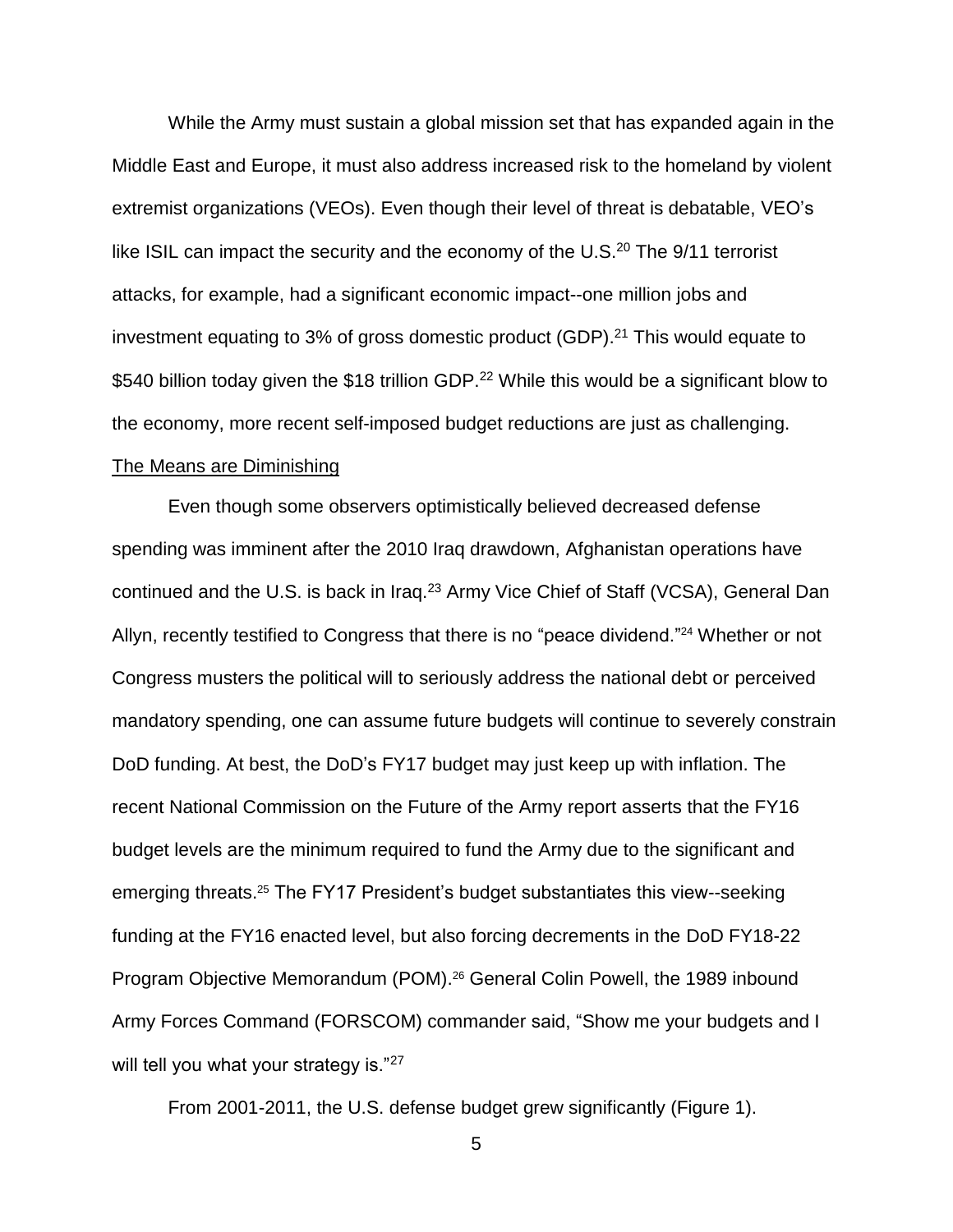

Figure 1. DoD Funding From 9/11 Through FY2017 Request<sup>28</sup>

Wars in Afghanistan and Iraq cost \$1.6 trillion and the baseline defense budget almost doubled, growing from \$290 billion (B) in FY01 to \$526B in FY11.<sup>29</sup> This ten year 43% increase opened the proverbial spigot wide. Acquisition costs also climbed with increasing technology required to meet "exquisite requirements" and "stretched out…schedules."<sup>30</sup> With this budget growth, continuing debate on the annual deficit, and perceived unacceptable increases to the aggregate national debt, Congress enacted the 2011 *Budget Control Act* (BCA). 31

The BCA forces government discretionary spending to conform within prescribed limits. <sup>32</sup> The DoD budgets for FY16-19 include additional modernization cuts, reduced pay and benefits growth, and reductions in combat system procurements.<sup>33</sup> Notably, Army RDA accounts decreased twice as fast as the Army budget. The budget top-line decreased by 14% while RDA decreased by 35% putting modernization and critical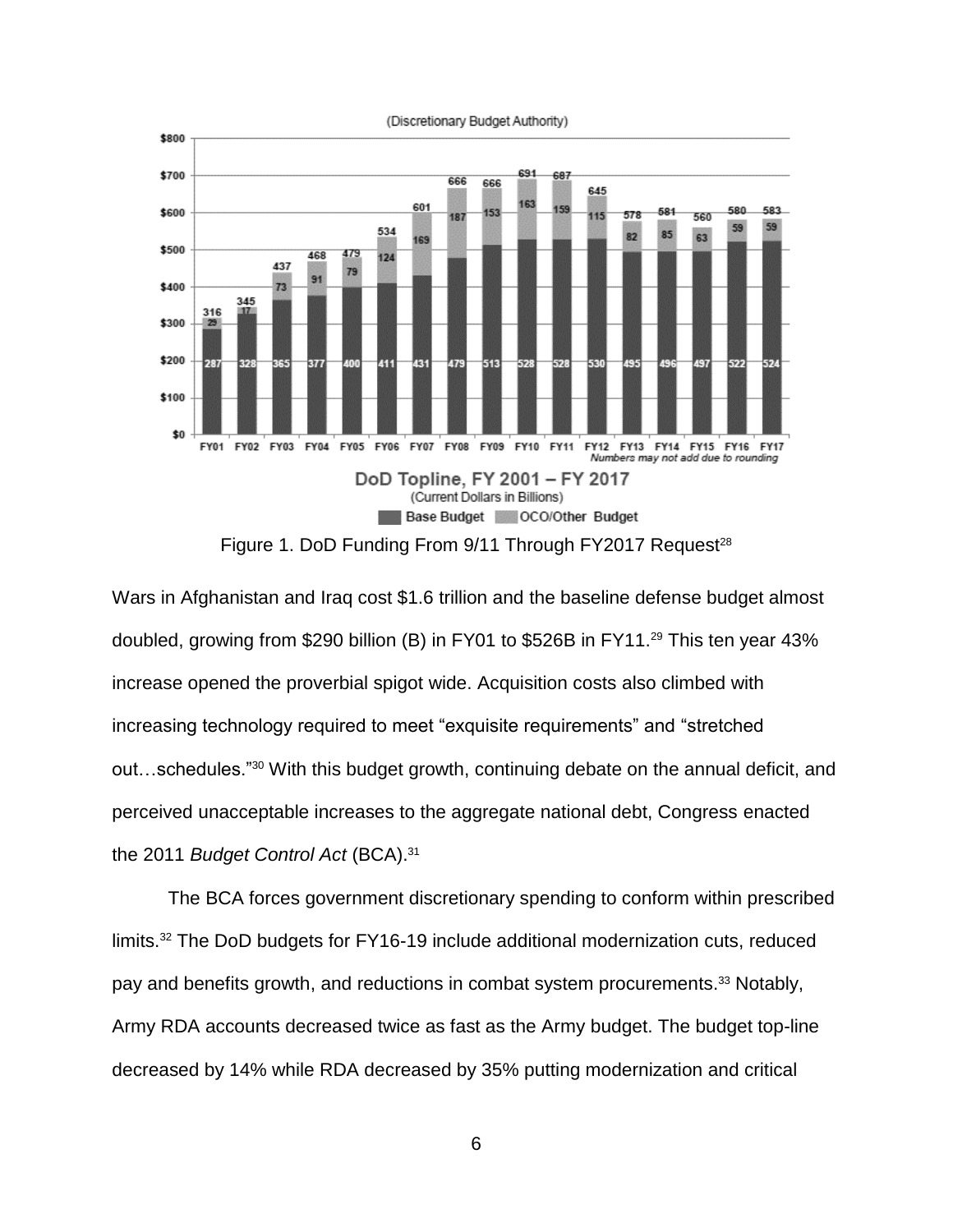science and technology at risk.<sup>34</sup> The recent budget request (\$148B in FY17) cuts Army aviation RDA from \$5.9B in FY16 to \$3.6B, an additional 39% cut, in order to fund training and readiness.<sup>35</sup> Budget-focused, pessimistic commentators believe "defense is in for a decade of austerity."<sup>36</sup> However, the Army should look for a solution--new ways to live within current means and future budgets.

### Leaders Recognize the Need for Change

Recognizing the changing environment, the DoD and the Army are already adapting their strategies and doctrine. In 2014, Undersecretary of Defense, Robert Work, revealed the *third offset concept* and the DII, and acknowledged that constrained *means* have led to an erosion of technological advantages. The DII looks to identify and invest in innovative *ways* to sustain America's military superiority. <sup>37</sup> Army Training and Doctrine Command (TRADOC) General David Perkins notes the same trends. The AOC, describes the future environment--an unknown future, and looks to build capabilities to "Win in a Complex World." <sup>38</sup> New challenges include growth of enemy anti-access / area denial capability, cyber and space threats, and proliferation of weapons of mass destruction. The AOC justifies the need for innovative acquisition, and Army acquisition has to develop solutions faster to keep up.<sup>39</sup> Mission command doctrine further advocates for learning, empowered organizations with initiative that can exploit the future environment.<sup>40</sup>

After serving as the Assistant Secretary of the Army for Acquisition Logistics and Technology (ALT) for five years, Heidi Shyu had several key observations. She characterized the DAS as very risk averse and "designed for the development of very complex, state-of-the-art systems." <sup>41</sup> She also noted that the Army's deliberate acquisition process includes layers of oversight and approvals, forming a multilayered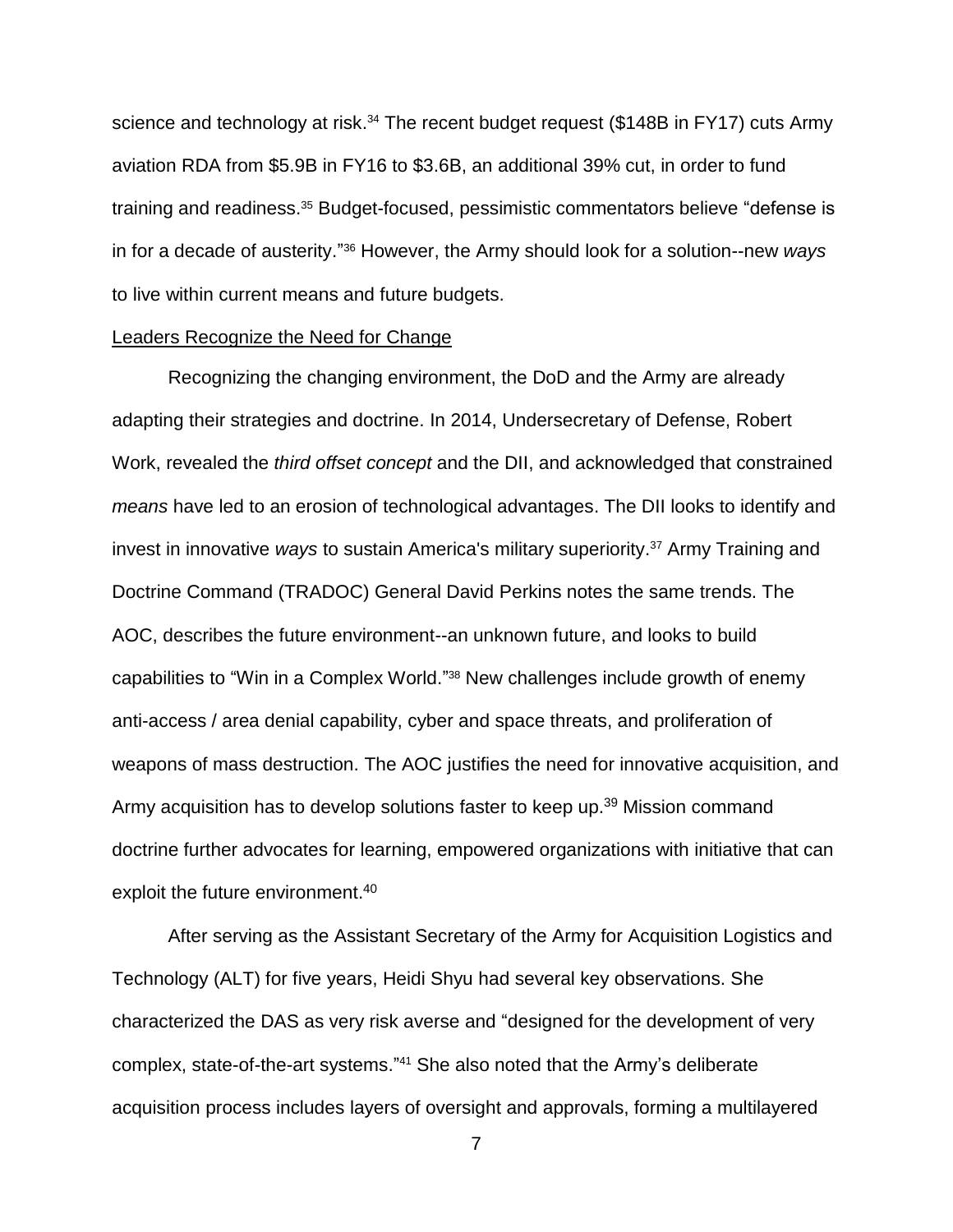bureaucracy designed to reduce risk but resulting in a focus on compliance.

Additionally, she observed that requirements could change without understanding cost, schedule or technical risks. This is counter to her view of commercial acquisition where program managers (PMs) often make deliberate trades while balancing risk.<sup>42</sup> These are critical observations that the Army struggles with across many of its programs.

The Defense Acquisition System (DAS)--History and Opportunity

The DoD's three separate DSS (resourcing, requirements, and acquisition) create one complex adaptive system (Figure 2). The DAS or little "a" is one of three systems that overlap and interact to produce warfighting capability. Congressional leaders, Army Commanders, and warfighters desire DSS (big "A") that are collectively responsive, agile, and provide timely overmatch capabilities.



Figure 2. DoD Decision Support Systems (DSS)<sup>43</sup>

A PM and former combat developer summarized the desired outcome: delivering capabilities as promised, which increases warfighter trust and leads to greater requirements, resourcing, and acquisition freedom of maneuver. 44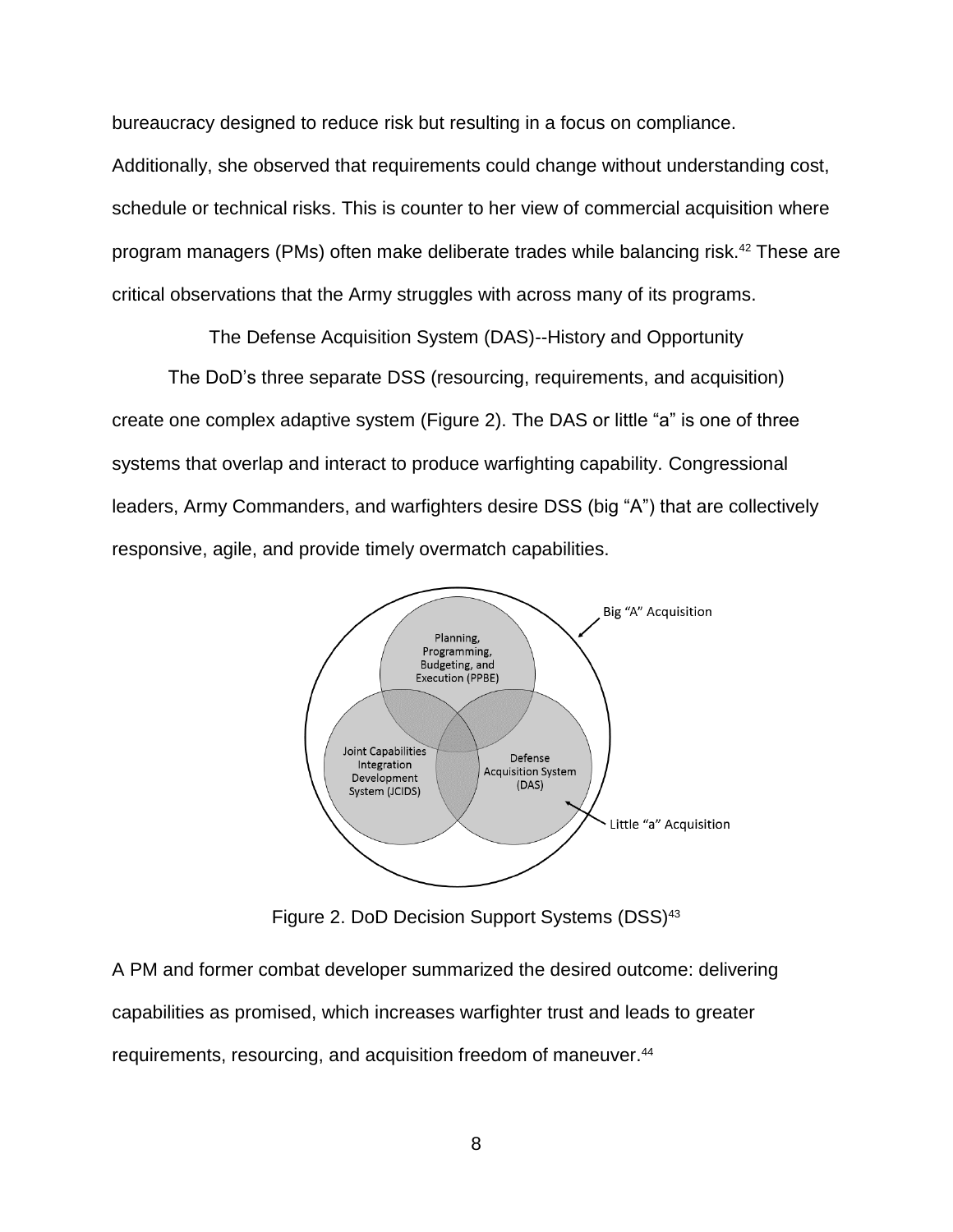### A Brief History of Acquisition Reform

From 1960-2009, government and academic institutions conducted twenty-seven major acquisition studies and reform efforts. These include familiar named efforts such as the Packard Commission, Carlucci's initiatives, Goldwater-Nichols, and several Gansler reports. <sup>45</sup> Most recently, then Undersecretary of Defense for Acquisition Technology and Logistics (AT&L), and now Secretary of Defense, Ashton Carter initiated the Better Buying Power (BBP) initiatives (1.0, 2.0, and 3.0) which have been somewhat successful.<sup>46</sup> However, a critical view is that most of the efforts to improve DAS have not achieved their goals. There is no shortage of ideas, but the difficulty in achieving acquisition efficiencies through directed reform efforts centers on identifying and changing culture. Without focused effort, acquisition problems are resilient to many of the proposed remedies.<sup>47</sup>

Congressional angst with the DAS has resurfaced in the last twenty-four months. The Chairman of the Senate Armed Services Committee, John McCain, compares the problems today with similar issues from thirty years ago citing recommendations from the 1986 Packard Commission that are still not implemented. He believes the Army's Mine-Resistant Ambush Protected program was successful only because it did not go through the normal acquisition process. McCain also describes the trend of continued cost growth and schedule delays, going as far as to say that Goldwater-Nichols reforms have been largely ineffective. While these perceptions are debatable, McCain makes valid arguments that the DoD has been slow to change and questions whether the current bureaucratic organization is capable of meeting current and future security challenges.48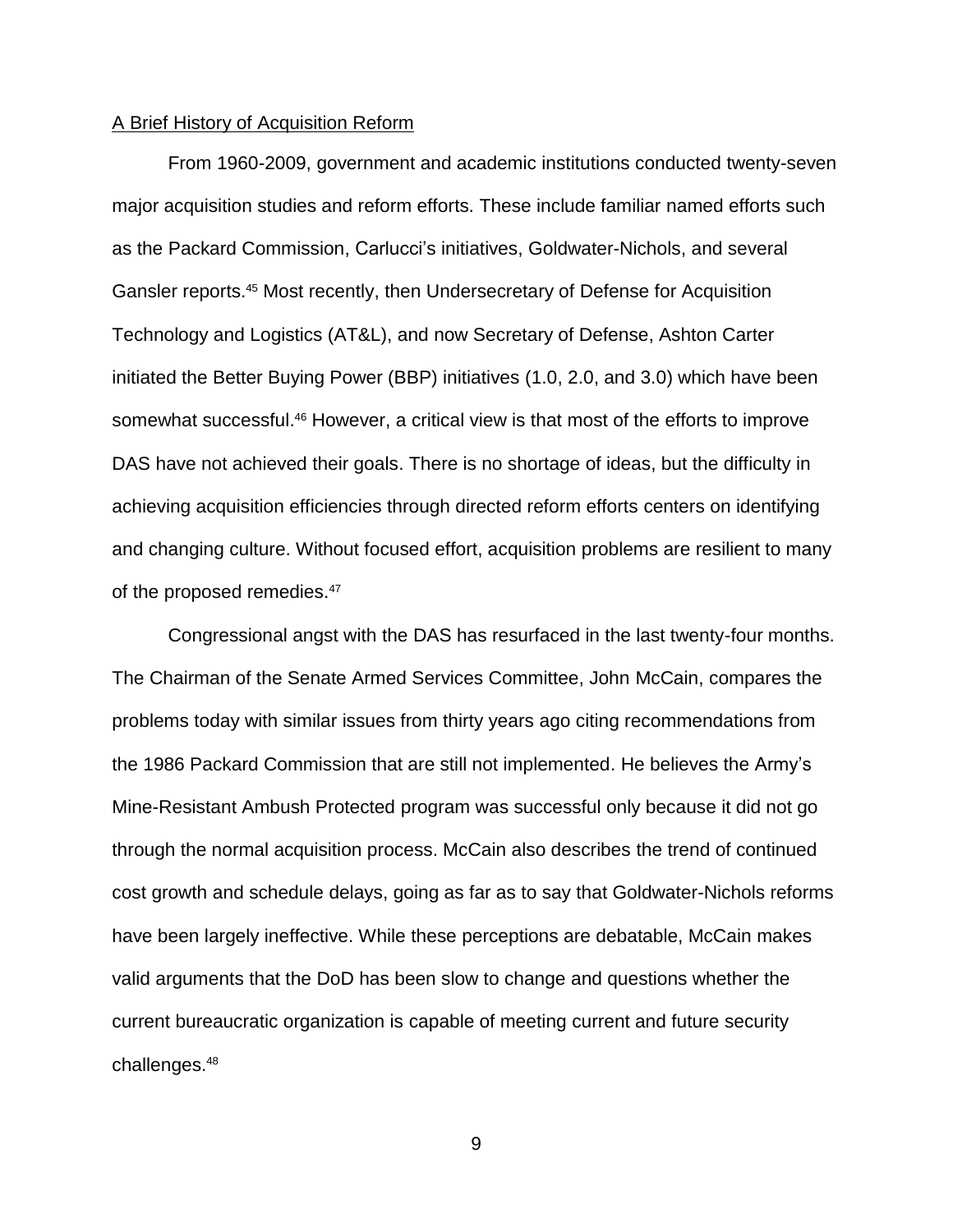Today's DAS operates across a continuum from deliberate to urgent which the most recent DODI 5000.02 lays out in detail.<sup>49</sup> There is no one-size-fits-all checklist to apply to every capability gap. The DoD and Army leaders recognize they should not change the DAS all at once--it is too complex. Instead, senior leaders should focus on key areas where effort will benefit most.

### Rapid Acquisition Success and Opportunities

In 1996, General Dennis Reimer, Army Chief of Staff, started by institutionalizing rapid acquisition with the Warfighter Rapid Acquisition Program (WRAP).<sup>50</sup> The WRAP was a forerunner for today's organizations that are now taking root, transitioning to permanent organizations with authorities and funding. In 2004, faced with rapidly evolving threats in Iraq and Afghanistan, Deputy Secretary of Defense, Paul Wolfowitz, established the Joint Rapid Acquisition Cell (JRAC) and the Joint Urgent Operational Needs Statement (JUONS) process. The JUONS identified urgent capability gaps and the JRAC helped to align funding and assign service responsibility. Even with their successes, there was still a perception from leaders like Secretary of Defense Robert Gates that, "The troops are at war, but the Pentagon is not."<sup>51</sup> Gates was so unhappy, that for further emphasis and oversight, he instantiated the Senior Integration Group (SIG) in 2009, which became the Warfighter SIG in 2012, as established by the DODI 5000.71, "Rapid Fulfillment of Combatant Commander Urgent Operational Needs."<sup>52</sup> Potentially the most significant outcome of subsequent DoD efforts to consolidate gains was the most recent DODI 5000.02, with Enclosure 13, Rapid Fielding of Capabilities. This document, published in January 2015, further codified the rapid acquisition process and updated specific authorities and guidance. The continued focus and updated guidance shows that Secretary of Defense Ashton Carter and the DoD are taking proper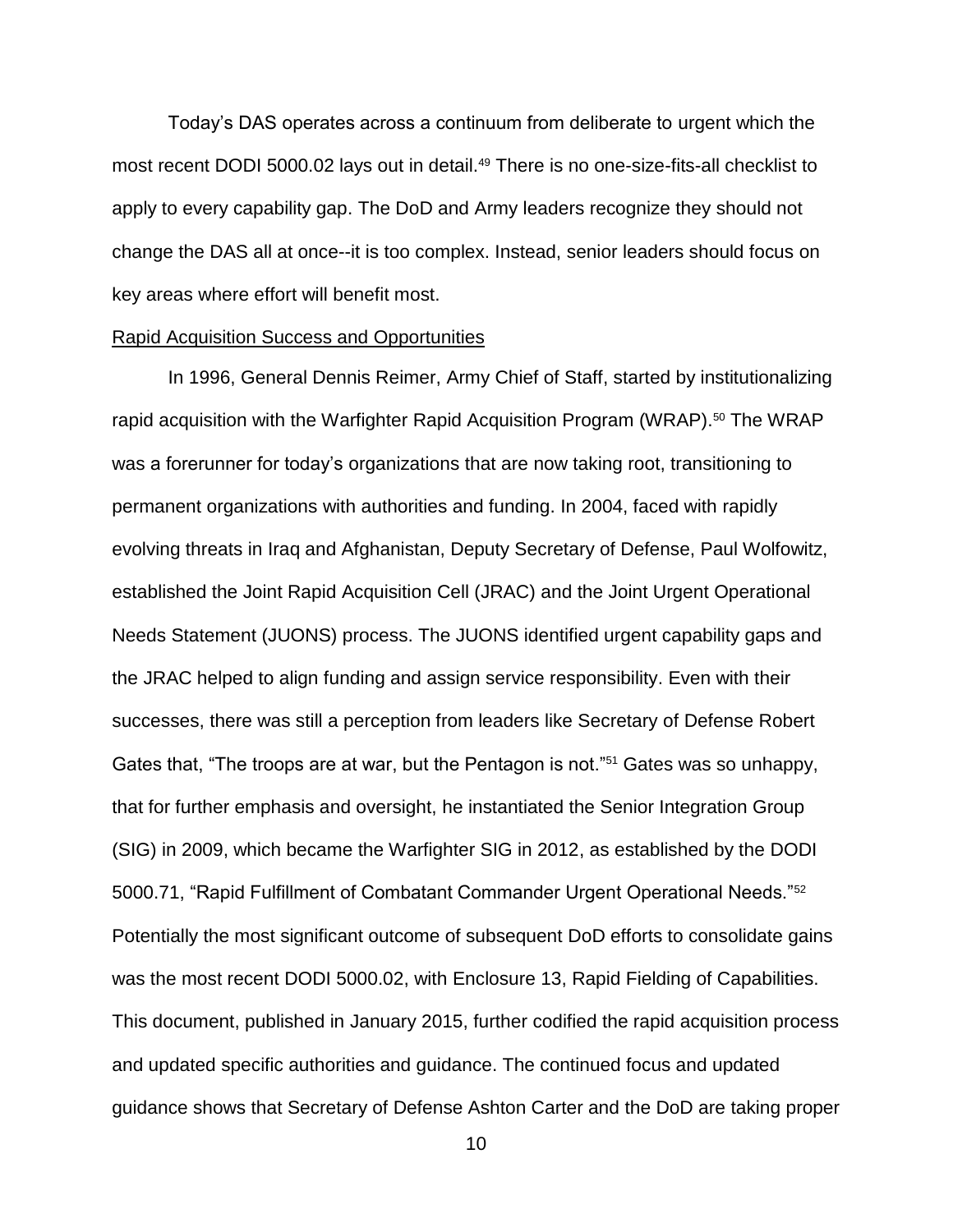steps to institutionalize change. Subsequently, the Congress signaled their approval for additional future change with the FY16 NDAA that called out rapid acquisition twelve separate times and included an increase to the rapid acquisition authority for funding from \$200M to \$400M for contingency operations.<sup>53</sup>

Within the Army, General John Keane, then VCSA, established the Army Rapid Equipping Force in 2002 that fielded numerous urgently needed capabilities to Iraq and Afghanistan including: lethal miniature aerial munitions systems, aerostats, and expeditionary labs.<sup>54</sup> In 2014, the Army finally made a long-term commitment to the Rapid Equipping Force (REF), "…with this decision, the Army ensures the institutionalization, not only of a rapid equipping capability, but the invaluable lessons learned after more than eleven, comprehensive years of delivering tangible results.<sup>55</sup>" However, is the REF sufficient for the entire Army's rapid innovation needs? As Army manning requirements change, the total army analysis process will look to institutional organizations like the REF for spaces. Leaders should resist the urge to cut the REF, and maintain its capability and experience even if staffed by civilians or contractors. Still, the Army can do more. Army ALT and TRADOC should update Army policy and doctrine in accordance with the direction from the FY16 NDAA and the DODI 5000.02. While TRADOC Regulation 71-20 does discuss the REF in detail, Army Regulations 71- 9 (*Warfighting Capabilities Determination*), 70-1 (*Army Acquisition Policy*), and 70-3 (Army Acquisition Procedures) contain only sparse discussion of innovation, streamlining and tailoring, or the urgent needs process. Army ALT and TRADOC should update and simplify Army regulations to clearly describe authorities and potential areas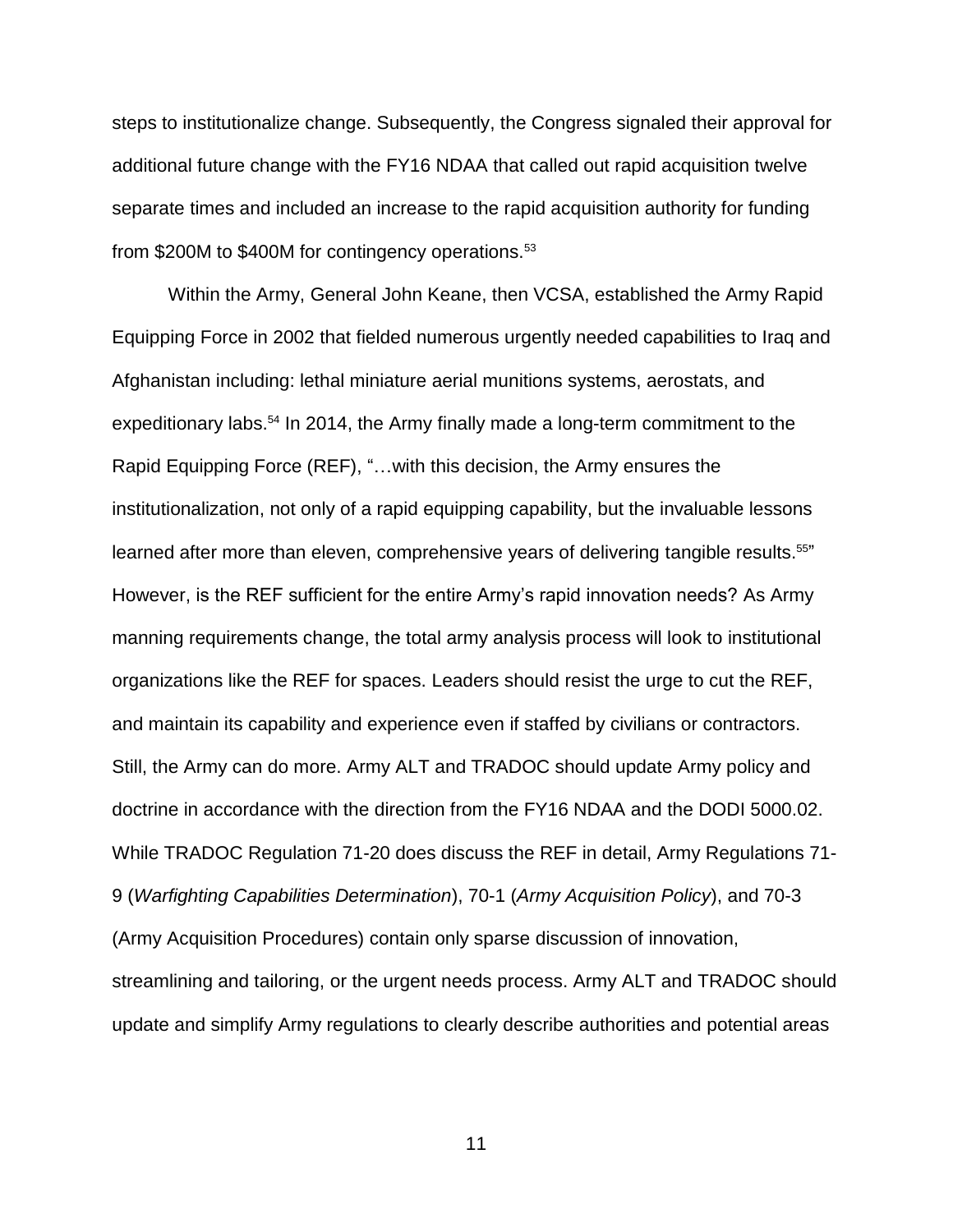to tailor processes based on risk. The Army might also consider the following three examples when updating authorities, policy, and procedures.

The first example is the Joint Improvised Explosive Device Defeat Organization (JIEDDO). The JIEDDO was another reaction to a crisis requiring rapid capability development, acquisition, and fielding to outpace a fast-evolving threat--the improvised explosive device. Established in 2006, JIEDDO proved to be one of the most valuable organizations in the DoD and became a go-to organization for Combatant Commanders (CCDR's). Speed was a cornerstone of its foundation, and external studies showed that JIEDDO effectively balanced rapid acquisition and fielding with adequate oversights.<sup>56</sup> The JIEDDO had authorities for requirements, acquisition, and financial management all within one organization. Understanding the value of this trifecta, JIEDDO codified a rigorous, but rapid process. The JIEDDO Capability Approval, Acquisition, and Management Process (JCAAMP) ensures oversight and accountability in accordance with the Defense Federal Acquisition Regulations (DFARs). <sup>57</sup> Thee JCAAMP's tactics, techniques, and procedures (TTPs) nest under the DFARS similar to U.S. Special Operations Command's (USSOCOM's) processes. Recognizing the need to preserve this capability, the DoD recently decided to rename JIEDDO the Joint Improvised-Threat Defeat Organization (JIDO) and made it permanent under the Defense Threat Reduction Agency. 58

The second example that may be useful to the Army is the USSOCOM acquisition process executed by Special Operations Forces (SOF) AT&L the SOF AT&L operates under the same rules, regulations, and laws as Army acquisition, but focuses on SOF acquisition TTP's and critical cultural traits. The SOF AT&L leadership believes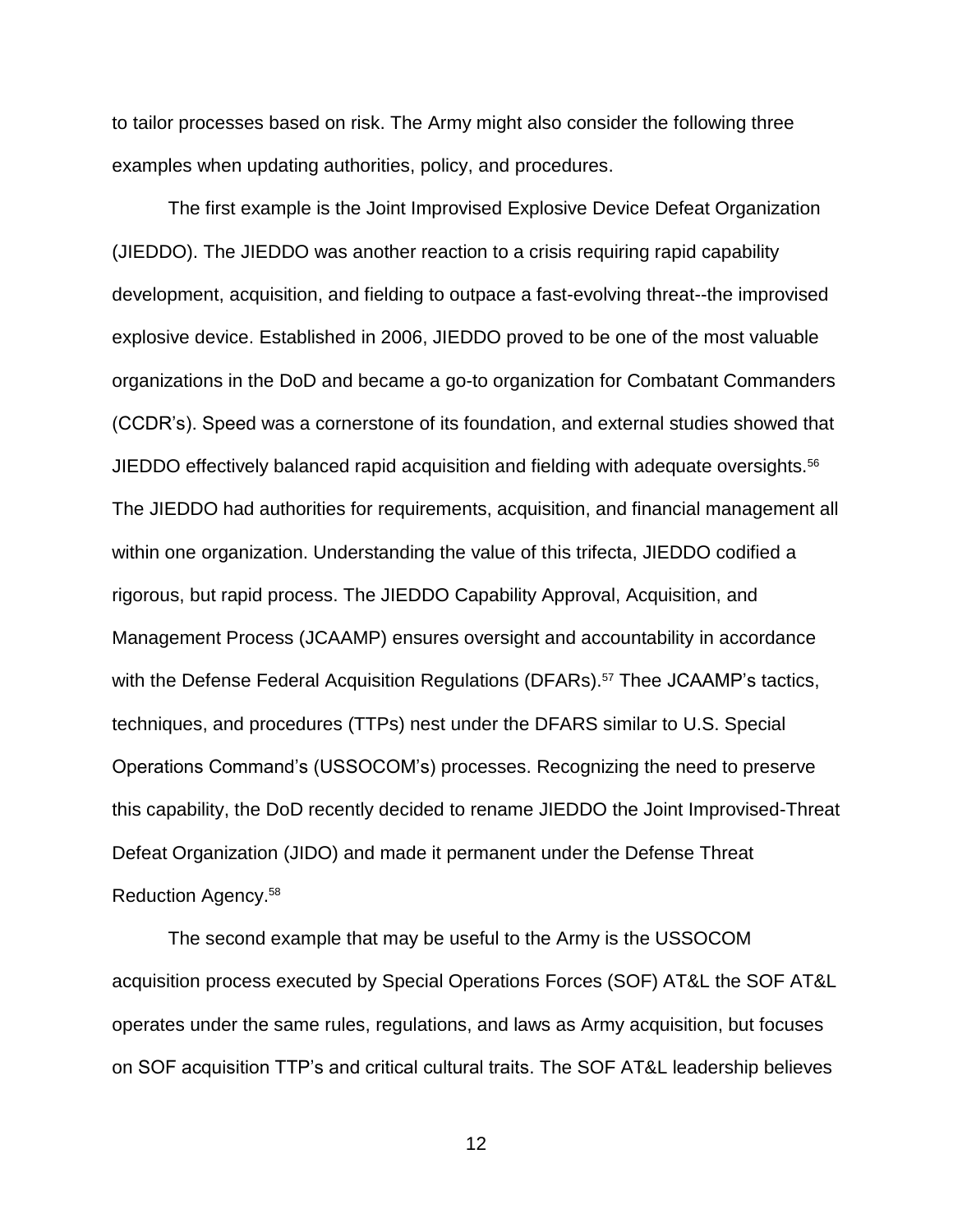a culture of competence, creativity, courage, and integrity are critical to SOF mission success. In addition, SOF AT&L operates in a decentralized manner, pushing decision authority to the lowest suitable level while aggressively managing risks. Finally, acquisition principles are simple: deliver capability, exploit proven technologies, and keep the warfighter involved.<sup>59</sup> The USSOCOM also has its own set of documents guiding each of the major areas: requirements; research, development, and acquisition; and operational test and evaluation (OT&E). Notably, these documents are succinct and written with direct, clear language. $60$  They include tailorable strategies to allow for flexibility. When urgent or rapid capabilities are required, there are provisions for how to accelerate those efforts. For example, SOF acquisition leaders can use the *combat evaluation* process to rapidly assess potential solutions for *urgent* requirements. These combat evaluations do not replace OT&E. Instead, they address critical needs faster "through the evaluation of a limited number of assets in an operationally representative environment."<sup>61</sup>

The USSOCOM Mobile Technology Repair Complex (MTRC) is a third example of a successful innovative acquisition effort that entails more than just buying a commercial off the shelf (COTS) item quickly. In *Innovate or Die,* Dr. Robert Spulak describes how the MTRC breaks down traditional cultural barriers between requirements and acquisition by bringing the engineer closer to the user. The MTRC is made up of forward deployed mobile workshops that provide engineering and fabrication capability to address warfighter's emerging requirements. Government engineers staff these workshops and have communications capability that enables collaboration with CONUS support elements. The MTRC's mission is to "innovate,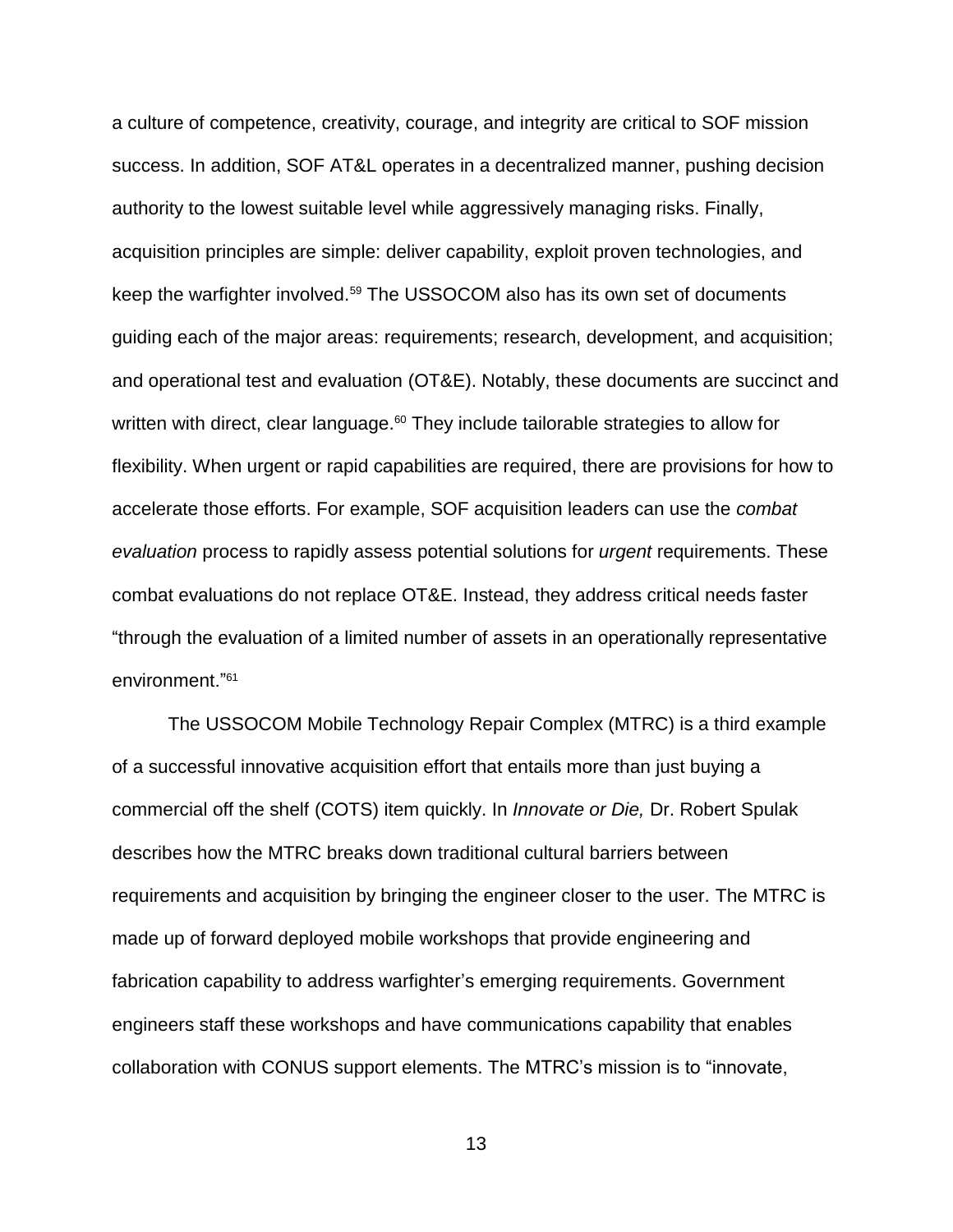modify, adapt, and repair material 'in situ' to enhance capabilities of SOF."<sup>62</sup> The MTRC shortens the gap between deployed operators, engineers, and PM's. Recently, USSOCOM recognized the MTRC's value, validating the requirement in accordance with the SOF Capability Integration Development System validation process.

There is a possibility that urgent requirements may impact existing Programs of Record and disrupt detailed acquisition strategies. <sup>63</sup> This risk is acceptable because when a CCDR or operator identifies a gap, they expect immediate solutions even if it requires accepting the "80 percent solution today rather than the 100 percent solution years from now." <sup>64</sup> Many acquisition practitioners may also believe that the USSOCOM and JIDO examples are not scalable and cannot work for the Army, but that is a culturally biased and skewed point of view. With similar TTPs, the Army has absolutely made innovative gains in many areas like the REF during the last fifteen years of war. The issue is that these gains can be fragile and subject to regression.<sup>65</sup> Sustaining change in the DAS has historically proven to be a very difficult task. Only institutional change coupled with cultural change can endure the test of time. <sup>66</sup> Perhaps a lasting solution would be to focus on culture within Army ALT where the workforce of 38,000 provides a rich target audience. 67

### Barriers to and Opportunities for Cultural Change

Resistance to change comes in many forms. Organizations see threats to traditional norms, are entrenched in old ways of doing business, and are accustomed to stove-piped bureaucracies. The Army's system has historically been effective at producing capabilities like the "Big Five" during the Cold War.<sup>68</sup> However, years of "doing business the way we've always done it;" the complex force management system;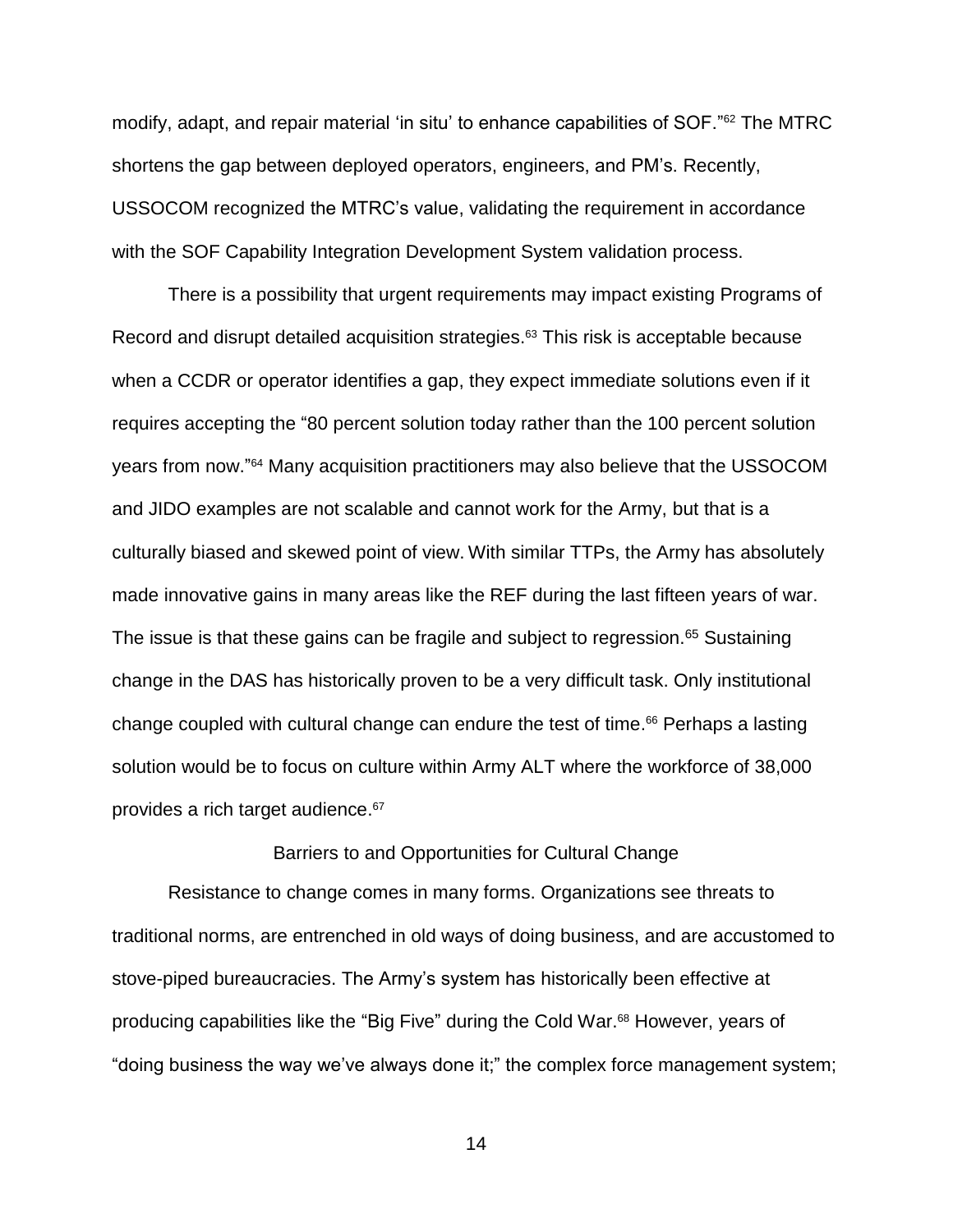and parochialism between requirements, resourcing, and acquisition organizations create a culture where innovative efforts thirst for survival.

### Changing Culture

Cultural change is the hardest, but most powerful way to implement DAS change. Leaders can shape culture to influence the context of rapid and innovative acquisition using the tenets of mission command and relevant theories of cultural change. Creating a community that is willing to innovate starts with creating a sense of purpose and shared values. Rules of engagement that encourage collaboration, discovery driven learning, and integrative decision-making will ensure Army success.<sup>69</sup>

Noted social psychologist and author Edgar Schein offers a model of organizational culture that can help senior leaders understand Army culture. In Schein's model, there are three levels of culture (Figure 3). The only observable parts of a culture are its artifacts. The norms, values, and underlying assumptions are not observable, but make-up the majority of the culture, similar to an iceberg.<sup>70</sup> The DoD and Army leaders should embed and reinforce new norms, values, and underlying assumptions instead of just focusing on the artifacts.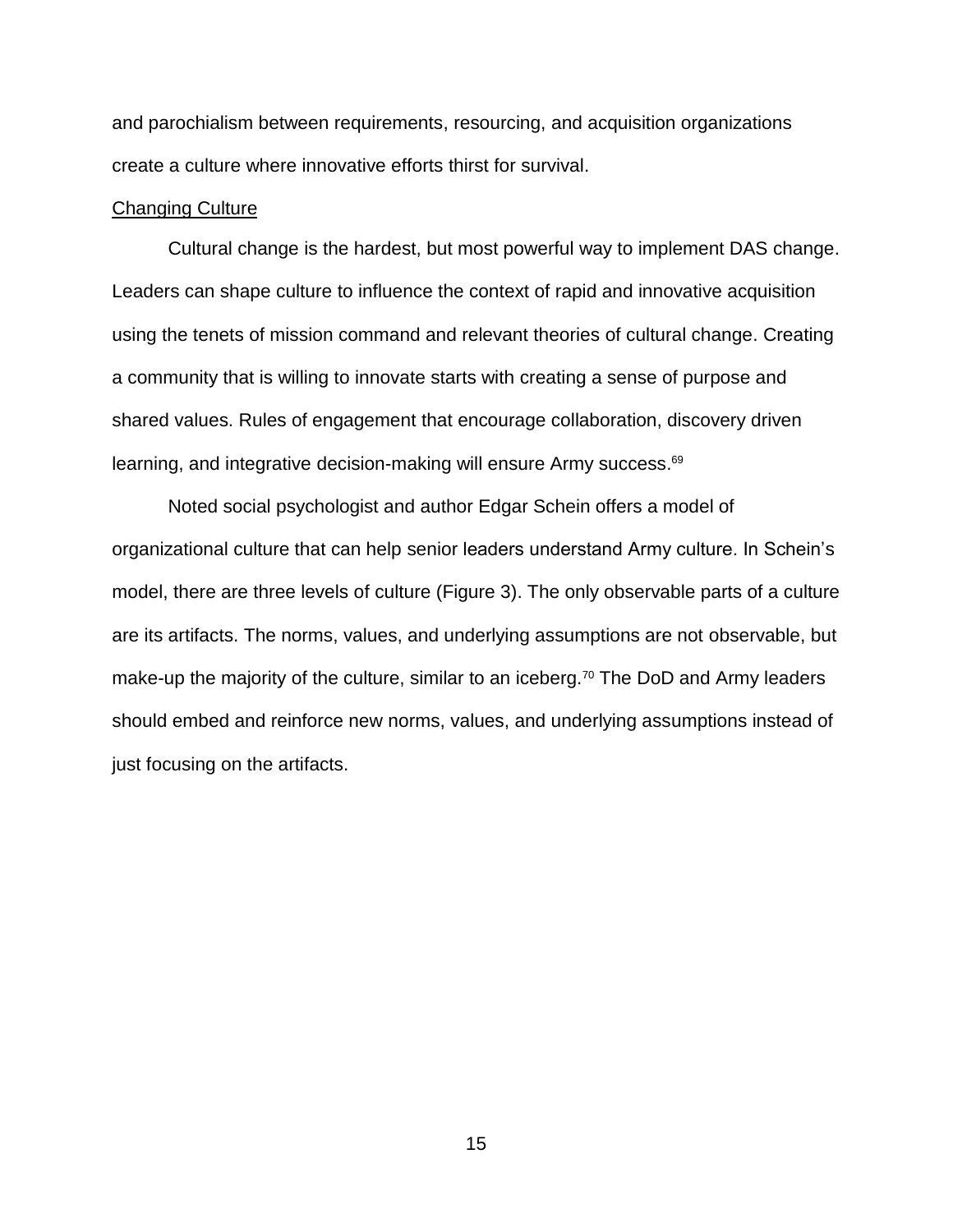

Figure 3. Schein's Model of Organizational Culture<sup>71</sup>

To embed new norms, the Army should begin by addressing norms between operational users, resourcers, and acquirers. Breaking down barriers to collaboration will facilitate an environment where PM's can address program risks through clear and open communication with users and resourcers. Additionally, leaders should use mission command to embed innovation into culture and reinforce it to convey a sense of ownership and accountability. To reach the large Army acquisition workforce, senior leaders need to carefully craft and then over-communicate their vision. Institutional venues exist at battalion and brigade pre-command courses (PCC's), Defense Acquisition University (DAU) courses, and mentorship programs.

Resistance to change is inherent in the DoD. The DoD is the largest employer in the U.S. with over two million full time personnel and the Army accounts for over half.<sup>72</sup> Reinvigorating culture in an organization this large is a challenge in itself. The myriad of stove-piped systems multiplies these challenges with "resistance [to] and insufficient technical capacity [for] change."<sup>73</sup> With ongoing change (Sexual Harassment, the Army Operating Concept, and BBP), it will be a challenge to communicate a new initiative like acquisition cultural change. The BBP 3.0 is already underway as a set of reforms aimed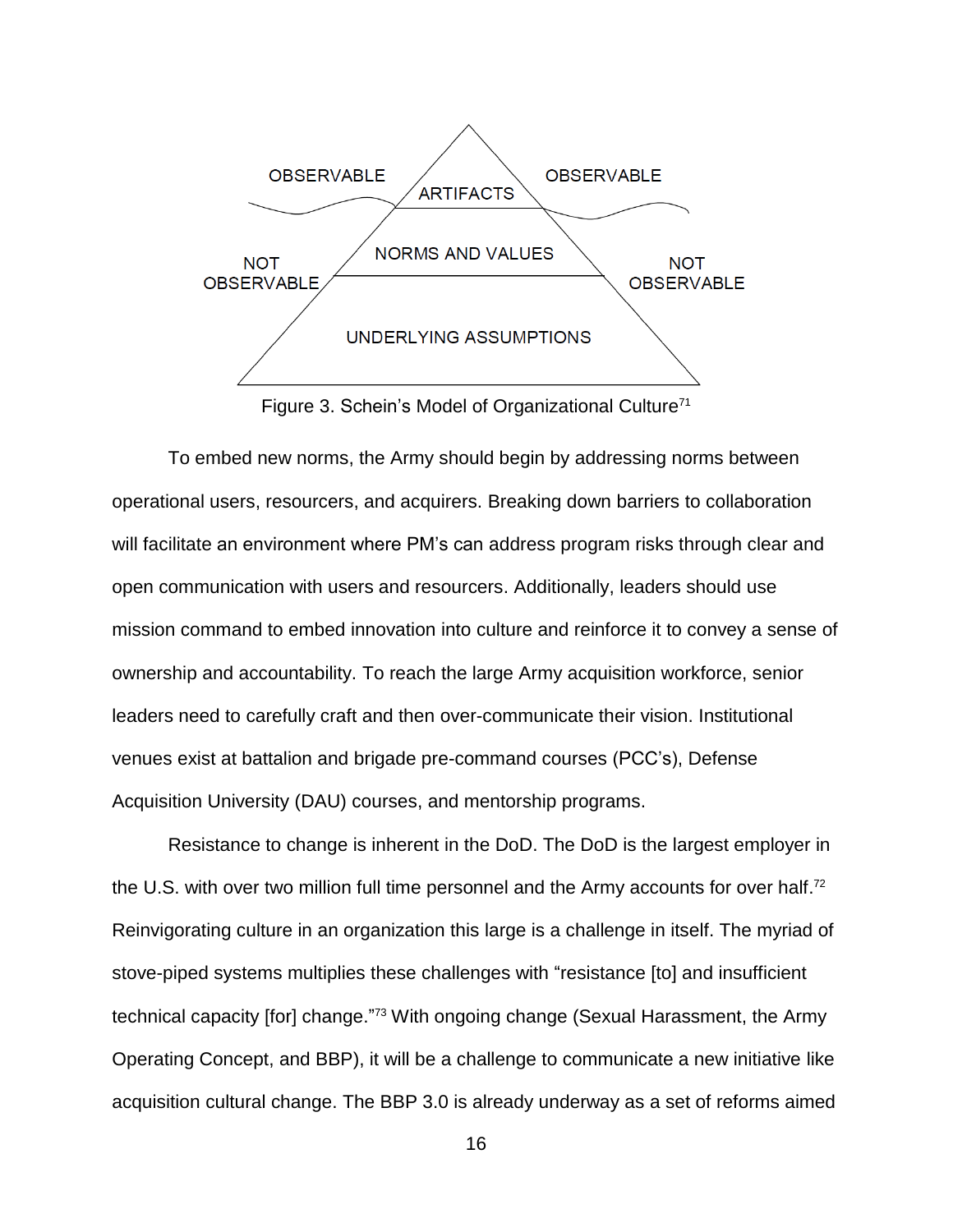at changing practices. However, changing the practices, artifacts of the DAS, will only very slowly alter organizational norms and behaviors. Researcher Zack Huitink also warns that "mandating reform" skips a critical citation step in the change process, the guiding coalition.<sup>74</sup> He further argues that the system's complexity and stakeholders can thwart even the best plans to implement change. Even though BBP comes at a good time and has shown positive trends, some defense officials believe that the system will wait out real change.<sup>75</sup>

The Army's service-specific culture also presents a barrier to instilling a rapid and innovative culture. For example, the Cameron and Quinn Competing Values Model (Figure 4) depicts organizational culture using two axes: flexibility versus control and internal versus external focus. Steve Gerras, Leonard Wong, and Charles Allen, professors at the USAWC believe the Army's nature, with its emphasis on "chain-ofcommand and well-defined policies," follows a *hierarchy* based on this model.<sup>76</sup>



Figure 4. Competing Values Model<sup>77</sup>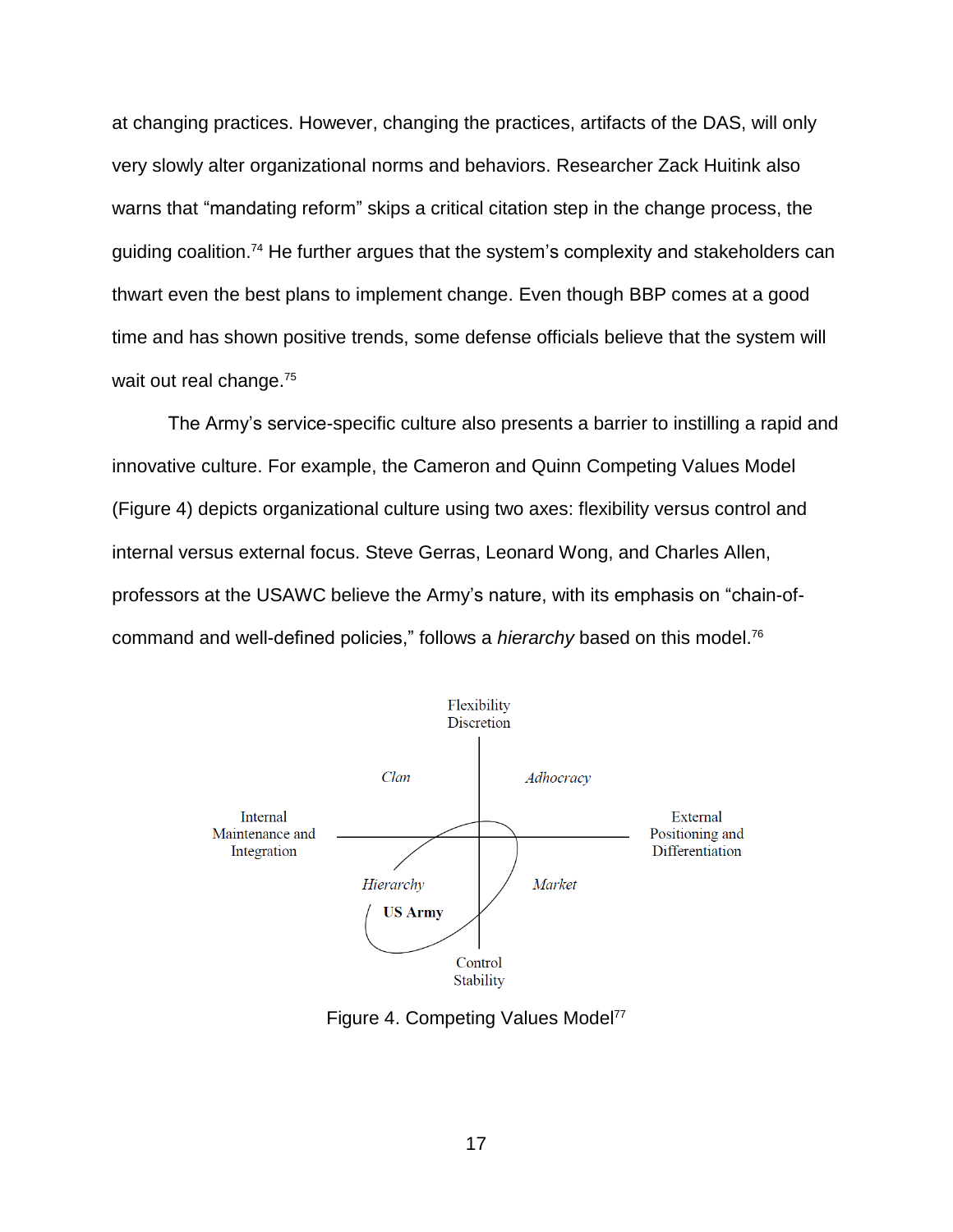Both big "A" and little "a" Army organizations are comfortable with these well-defined policies and checklists, and are typically constrained by the previous ways of doing business. Adaptive and innovative *ways* are often overlooked by leaders because the approvals to engage in these practices seem out of reach or likely to fail.

Another barrier to change is the inordinate focus on constraints to the budget during the Planning, Programming, Budgeting, and Execution (PPBE) process. Focusing on the big "A" artifacts (funding and difficulties in reprogramming) reinforces senior leader power distance (one of the nine Global Leadership and Organizational Behavior Effectiveness (GLOBE) criteria). <sup>78</sup> This focus leaves only a few Colonels, Lieutenant Colonels, and Senior Army Civilians making the hard calls on budgets, with little time for discussion on how to be innovative or speed up existing processes. A more effective way would be to reduce hierarchy and empower leaders. Successful leaders like Major Kevin Linzey (who saved \$42 million from his budget in Afghanistan) have some of the best ideas on how to change cultural norms, and contend that the right balance requires synchronization of both "resourcers and ops."<sup>79</sup> Instead of focusing on PPBE artifacts, the Army should adopt examples like Major Linzey's, which will result in resourcers and acquirers spending more time with users in the cost-capability-schedulerisk trade-off discussion.

In theory, the Army staff represents operational users in the PPBE, JCIDS and DAS processes, but this representation tends to break down at higher levels the farther the process gets from the field. It is feasible to keep warfighters involved, but much of the underpinning analysis and trades only occur during the analysis of alternatives that occurs early in the acquisition process. The Government Accountability Office notes that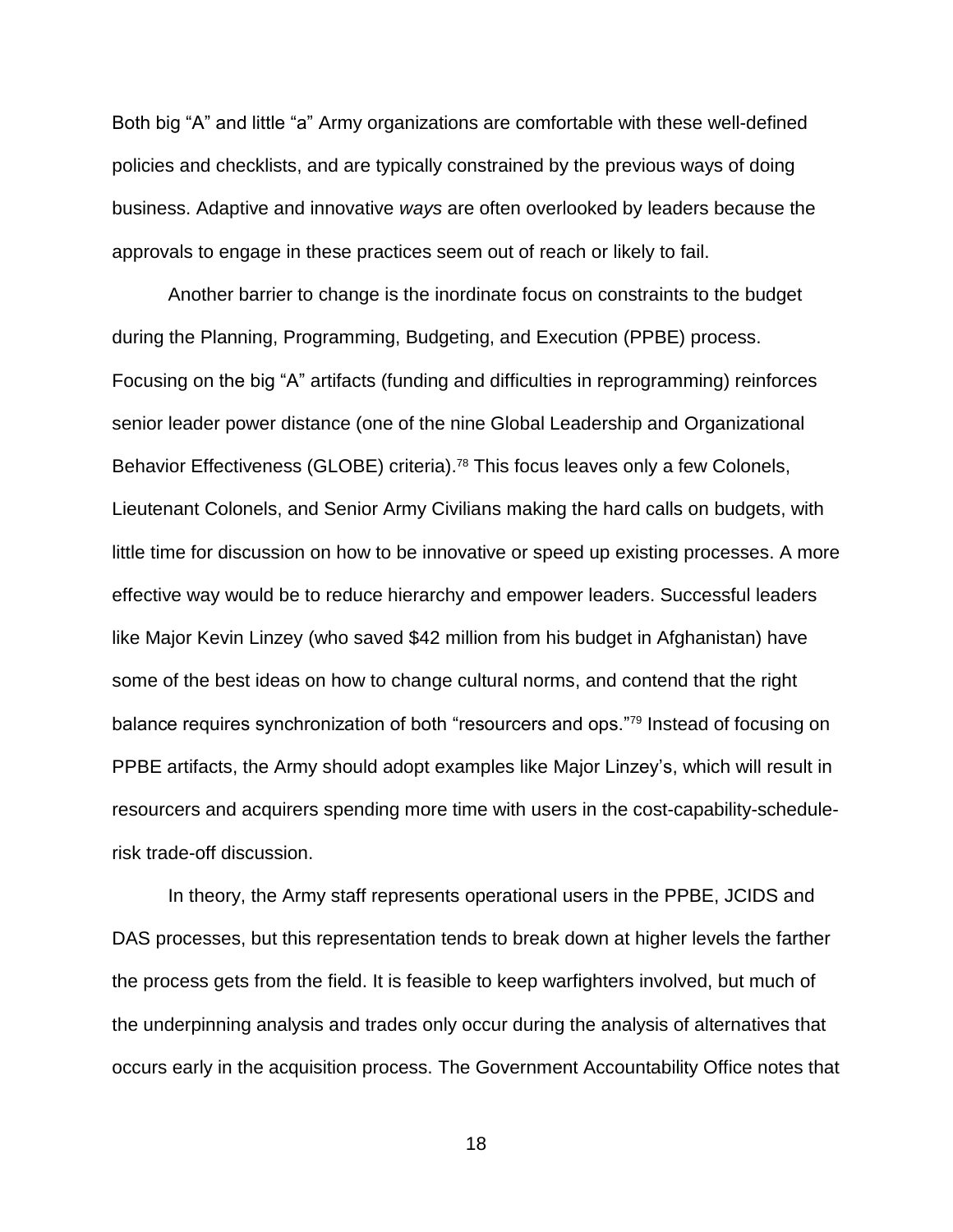the Joint Requirements Oversight Council has historically failed to adequately address cost-schedule-performance trades.<sup>80</sup> The right place to address trades is through the reinvigoration of the Army Requirements Oversight Council (AROC) and/or the creation of an Army Warfighter Senior Integration Group (SIG). The Secretary of the Army should establish this council/group with monthly meetings to balance readiness risks with trades in cost, schedule, and performance for major programs. The Army Chief of Staff (CSA) should lead the council/group and have voting FORSCOM, TRADOC, Army Materiel Command, Army Staff, and Acting Assistant Secretary of the Army (Acquisition, Logistics and Technology) members with others included as required. This should not replace other decision forums, but should focus on balancing requirements, budgets, and acquisition risks. The CSA should drive improved linkages between the Army DSS by increasing visibility, reducing bureaucracy, and reducing stovepipes leading to better efficiency and improved effectiveness of existing processes.

Another cultural artifact and financial barrier to acquisition change is the "spend culture," emphasized by comptrollers and budget offices. Future orientation, another GLOBE criteria, addresses how much "an organization collectivity encourages and rewards future oriented behaviors such as planning, delaying gratification, and investing in the future."<sup>81</sup> Today, the DoD incentivizes a *spend culture* through the financial management chain with goals for obligation of government dollars even though comptroller and AT&L guidance directly states these goals should not "be a measuring stick for program execution and must not be regarded as a failure."<sup>82</sup> In most budget and program offices, this is exactly the opposite. The goals drive obligating organizations to spend all dollars available during a budget period. If funds are not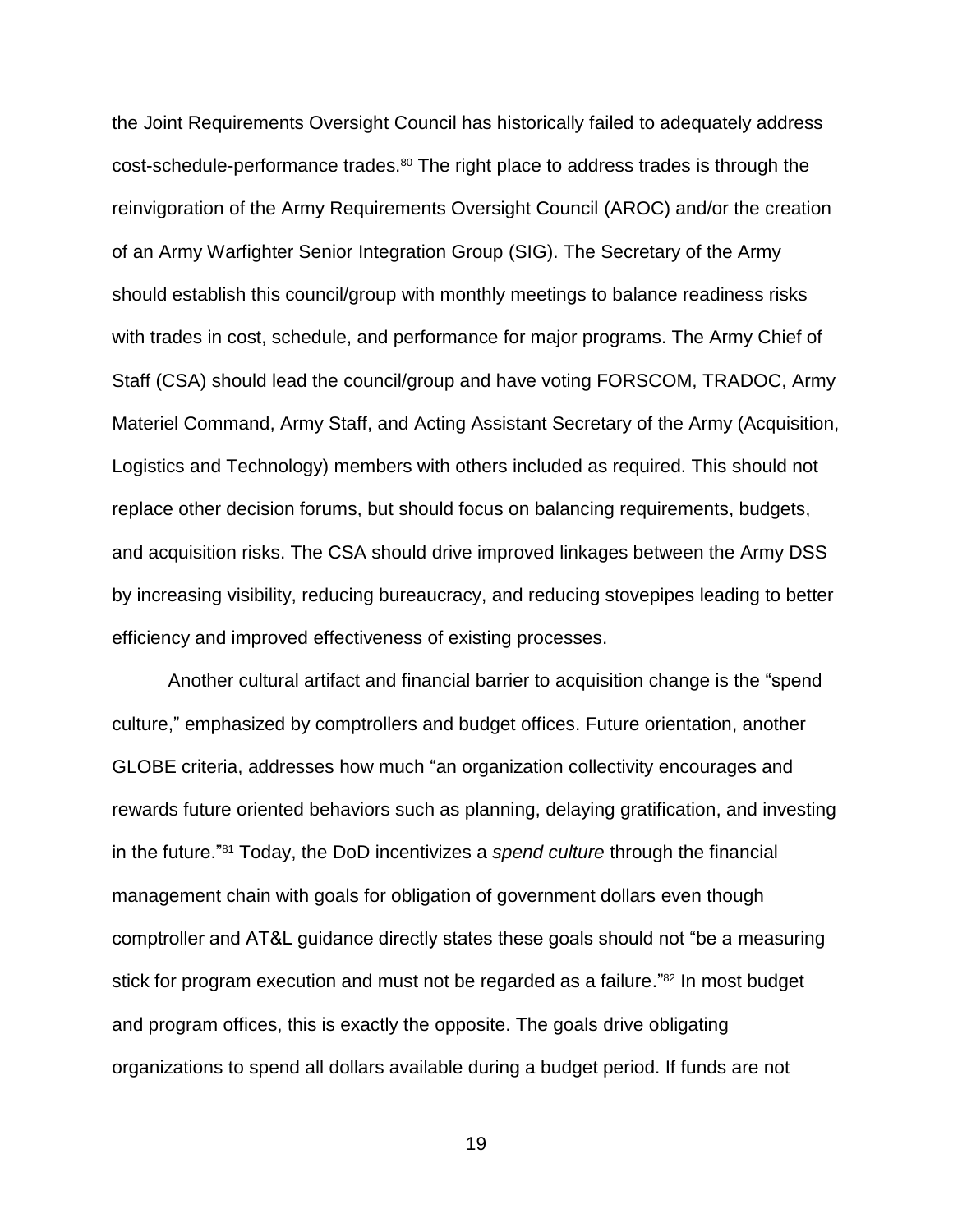obligated, resourcing headquarters will provide less the next year.<sup>83</sup> This disincentivizes future orientation. Instead of focusing satisfying obligation rates, leaders should reward those who save money and identify where to accept risk, even if this entails using efficiencies gained to share with another program or service. Year of execution *above and below threshold reprogramming actions* or POM trades may be required. Within USSOCOM, policies and procedures have institutionalized this accepted practice. Program Executive Officers carefully consider funding risks inside and between program portfolios, and senior acquisition, operation, and resourcing leaders are always involved in reprogramming decisions. Additionally, SOF acquisition and financial management professionals always execute these actions in accordance with the rules of DoD Financial Management Regulations.

### Reinvigorating and Sustaining Change

There are several ways to reinvigorate and sustain ongoing institutional Army acquisition change. DoD has retained selected rapid acquisition organizations and talks about innovation, but the question remains, to what extent are these practices taking root in the Army? To be clear in its message, the Army should go back to clearly communicating a sense of urgency and vision inside its ranks. Articles and interviews with senior Army leaders discuss the challenges and imperatives clearly, but who is the action officer inside the Army to affect real cultural change? Senior leaders understand the impetus for rapid and innovative acquisition, but they need to synchronize their own deeds and words. Poor or infrequent communication is another significant barrier that can undermine change, but nothing can undermine change more than inconsistencies in deeds and words.84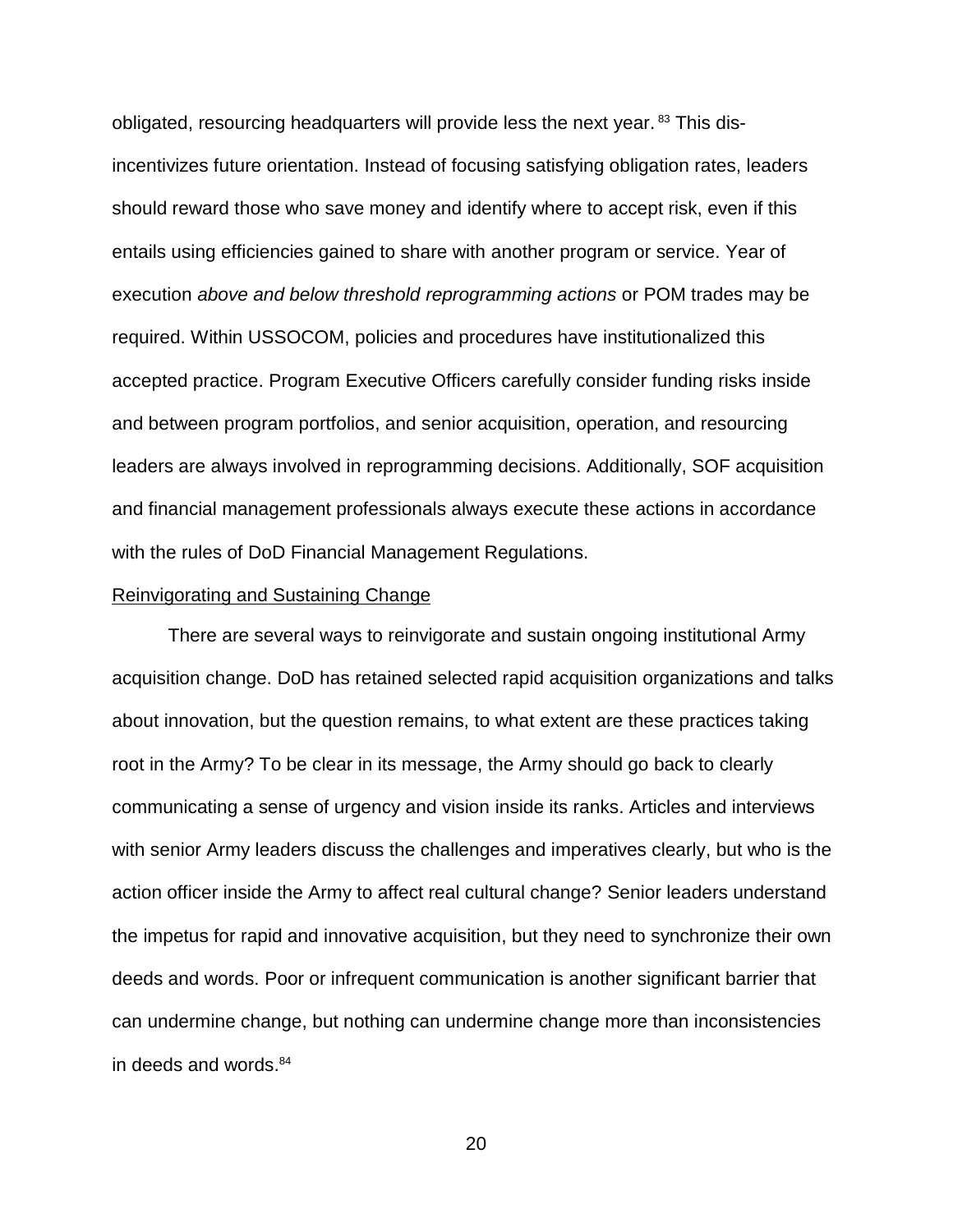Leaders need to communicate the vision and provide the tools and incentives to execute this vision. Mid-grade iron Majors and Department of the Army Civilian leaders should be the target audience. Recent graduates of the Army's Product Manager Command Course have said that true change has yet to permeate the midgrade ranks. <sup>85</sup> Handouts and smart cards detailing rapid and innovative processes could be a start, but incorporating culture into PCC's and DAU courses is the best method. The Army should also reduce power distance for acquisition decisions, shifting toward more of an adhocracy (Figure 4) where assertive midgrade leaders are empowered and incentivized to adopt flexible and innovative culture. The Army should also look for incentives as embedding mechanisms to reward behaviors in its workforce. Industry has bonuses, stock options, and overtime, but with budget constraints since 2010, no similar incentives exist today in the Army.<sup>86</sup> However, public recognition, annual evaluation reports, and promotions are existing tools that are still available. Finally, senior leaders must set the example by sharing efficiencies, and incentivizing future orientation across their staffs and subordinate leaders. Rewarding positive behaviors is crucial to embedding and reinforcing this change.

Finally, risk aversion is a norm that drives most Army program plans, and the perception is that if a program fails, there is a stigma of poor program management, sunk cost, and wasted time attached to the failure. Acquisition researcher, Pierre Chao, argues DoD's tolerance for acquisition failure has been lost over the last thirty years. Even though it has resurfaced during the last fourteen years of war, leadership must still address embedded cultural fears of failure, prevent recidivism back to the old riskaverse ways of doing business, and not punish those who fail after taking risks.<sup>87</sup> Even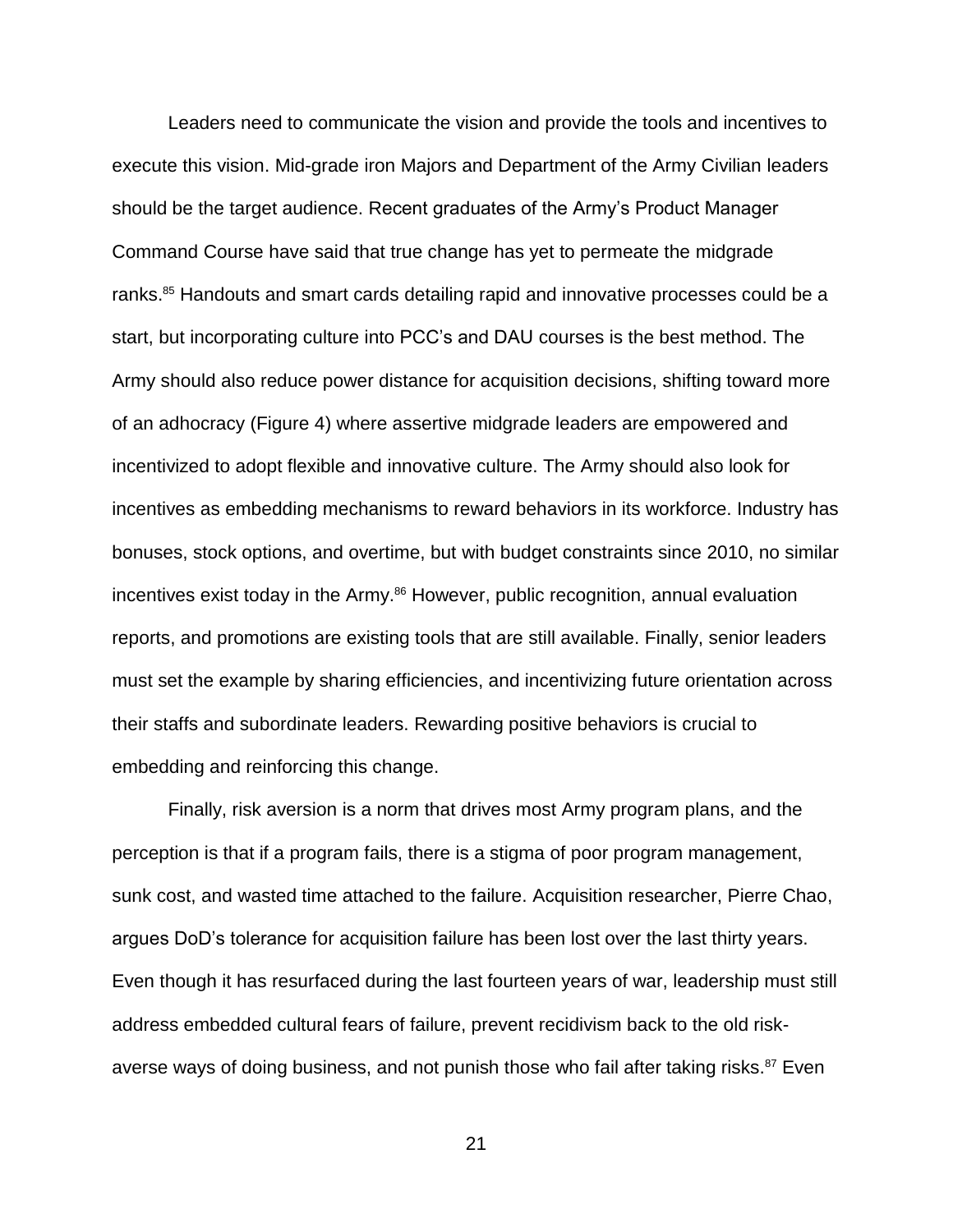the Army's mission command doctrine says risk tolerance must increase; and senior raters should reward subordinate leaders that take risk and succeed. Leaders must be willing to accept prudent risk to get innovation.<sup>88</sup> The JIEDDO's leadership instilled "the right culture ... a passion for the mission, a tolerance for risk, and a push for speed."<sup>89</sup>

### Forging a Path to Real Change

Several broad ideas merit priority in an effort to achieve some real change. First, the Army should continue to invest in updated authorities, policies, and processes that align with the DODI 5000.02. Senior leaders should look for and implement changes to retain and reinforce innovative and rapid acquisition. A specific review and update of policy and regulations must ensure the Army retains these capabilities and protects them in the future budgets. Specific attention should focus on updating Army Regulations 70-1, 71-9, and 70-3; and budgetary guidance that allows for agility in financial management. Additionally, the Army should consider reinvigorating the AROC or building an Army SIG that provides a leadership forum for requirements-costschedule-performance trades across the program's life cycle to be convened at all major milestones. In Army aviation alone there have been notable program failures resulting in broken promises and sunk costs. Lack of effective DSS contributed to at least two major programs spending billions of dollars and failing to deliver promised capability: the Comanche (\$7B) and the Armed Reconnaissance Helicopter (ARH)  $$500$  million).<sup>90</sup> With better input and oversight, the Army may have identified risks earlier in these programs and traded off requirements for cost and schedule, which may have led to program success instead of termination.

Second and most important, the Army should change cultural norms to break down barriers among the three DSS, specifically targeting the Army's portion of the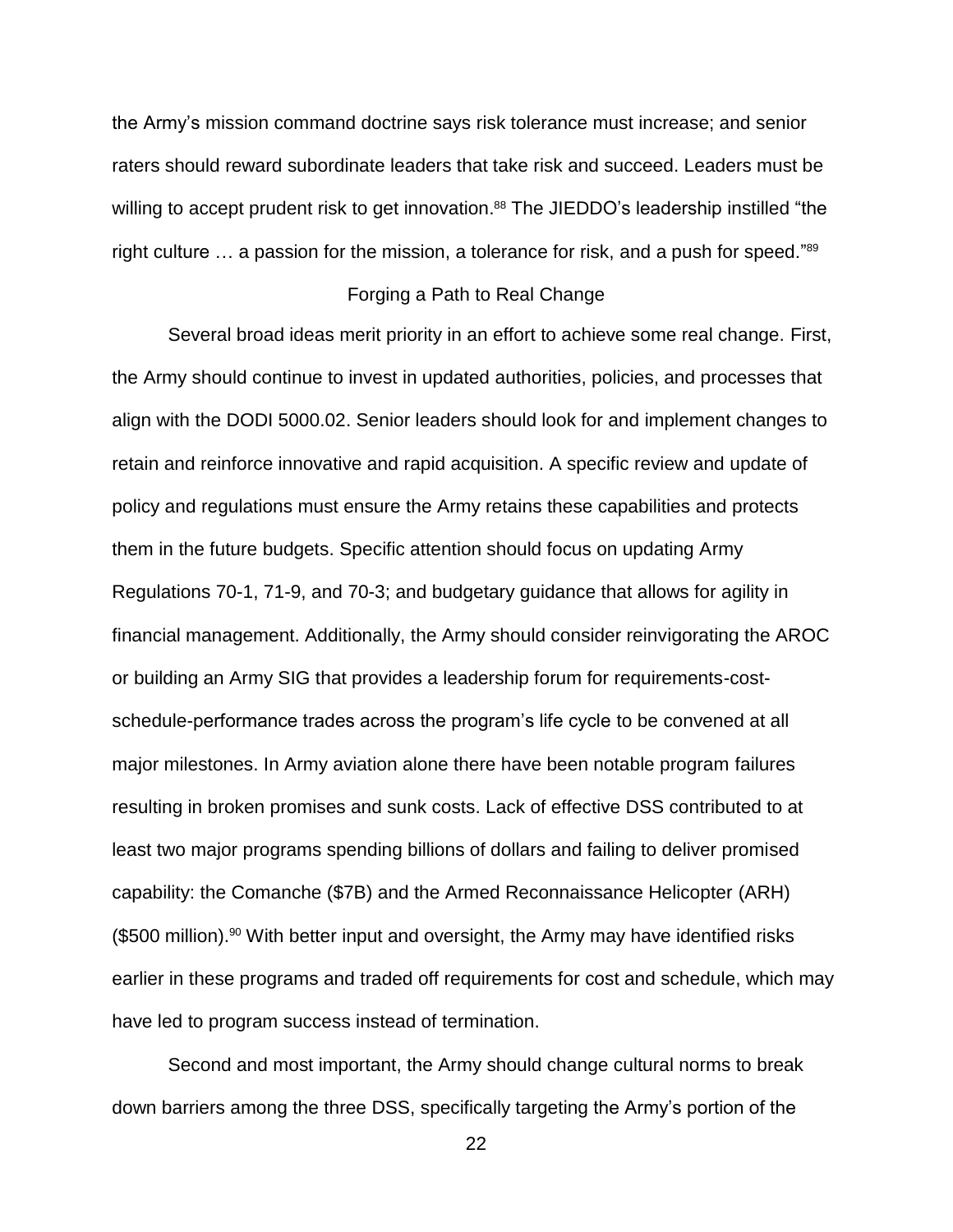DAS. Reducing power distance, increasing adhocracy versus hierarchy, and implementing mission command in acquisition is a start. The PCCs and the DAU can spread the word. Leaders should be deliberate with evaluations, awards, promotions, and talent management to incentivize innovative leaders that demonstrate integrity and the courage to take and mitigate risks. Given additional time and resources, the next step would be to develop a clear and succinct vision and strategy with objectives and action plans to institutionalize these new *ways*. Even though other options are available to adapt the *ends, ways, means, and risk* paradigm (reducing ends or simply taking more risk), current debates between DoD and Congress are forcing both sides to make almost impossible choices, and most are sacrificing modernization for readiness.<sup>91</sup>

Most rapid acquisition organizations began uniquely in response to specific demands. Their tailored processes are not applicable for every situation. Rapid may be suitable for wartime or incremental acquisition, but building a future vertical lift aircraft with a rapid process will likely result in unforeseen and often insurmountable cost, schedule, or performance issues. The Army's ARH program was an example of an acquisition category I-D program that started as a rapid acquisition effort to replace the OH-58D Kiowa Warrior, but ended up with two Nunn-McCurdy breaches and eventual program termination. The ARH program worked to capitalize on a commercial airframe with quick military modifications, but ended up facing significant cost and schedule issues.<sup>92</sup> A more rapid process might have forced the Army to contain its appetite for more, but the Army abandoned a simple COTS strategy because of early requirements creep from both the government and industry. Therefore, Army leaders must create an environment where tailored acquisition strategies thrive and senior leaders must know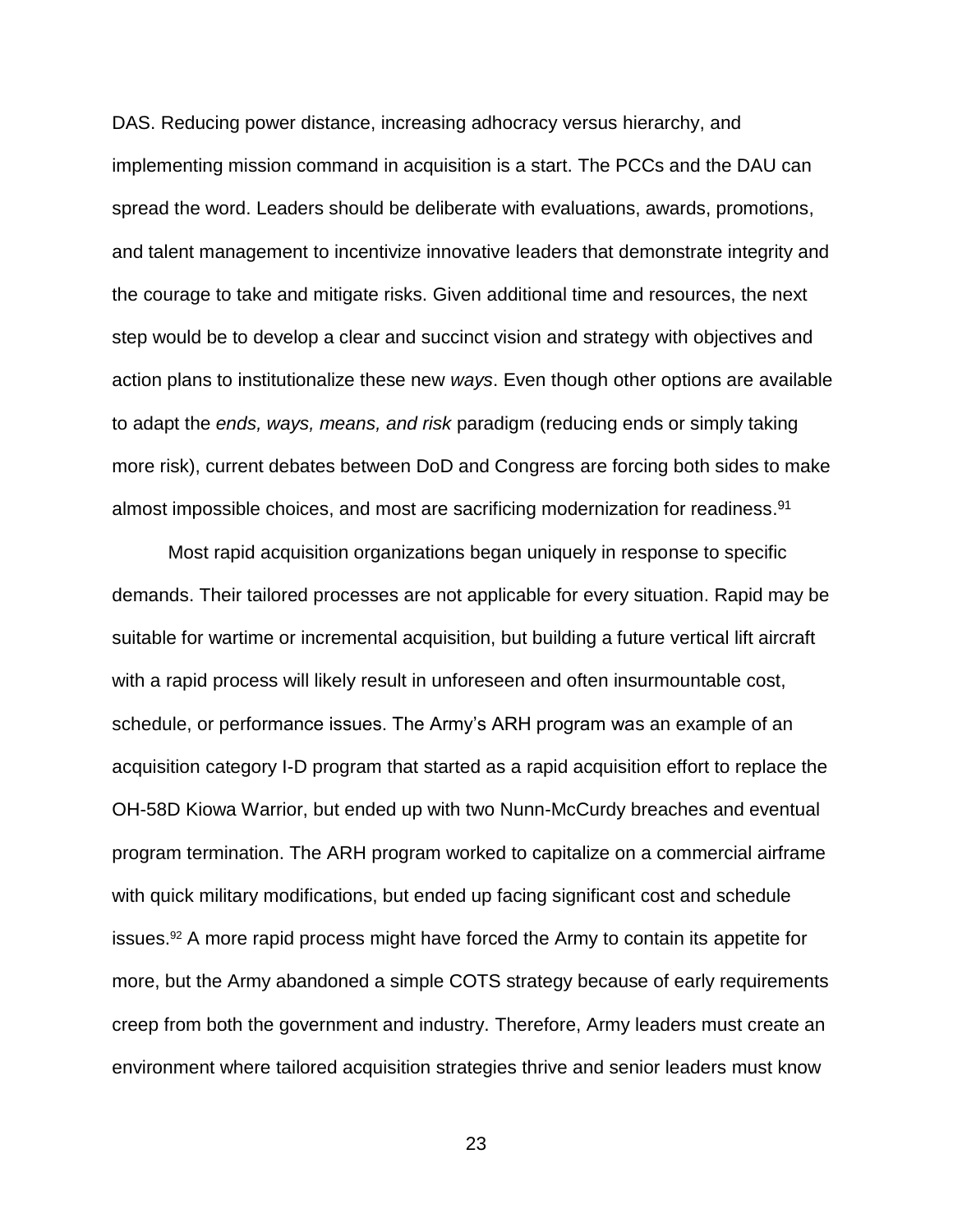the difference in associated risks between the rapid and deliberate processes discussed in DODI 5000.02. Rapid "doesn't mean you need to go willy-nilly and throw all the rules out."<sup>93</sup>

### **Conclusion**

Environmental change is outrunning Army acquisition's ability to develop and field capabilities. Core cultural changes will take time to reach midgrade Army officers and civilians. However, senior leaders should diligently invest in people and be determined to build a culture that adapts its assumptions and norms. The culture should bring operational users, the acquisition workforce, and resourcers closer together to think about and solve problems in new *ways*. To sustain this culture, senior acquisition leaders should apply tenets of mission command, incentivizing and recognizing innovative leaders that demonstrate the character and courage to innovate by taking and managing risk.<sup>94</sup> The overall focus should be retaining proven *ways* that work, and embedding positive cultural traits into leaders in the Army's acquisition system.<sup>95</sup>

Collectively, these efforts will empower initiative and set conditions to reduce risk to Army modernization strategies. In summary, the Army should (1) retain and protect proven rapid acquisition processes, authorities, and organizations; and (2) apply the tenets of mission command to double down on efforts that embed and reinforce innovation, courage to take risk, and rapid acquisition into the Army's DSS and the Army Acquisition Corps.

### **Endnotes**

<sup>1</sup> Alistair Burnett, *Yale Global Review,* quoted in Edward Luce, *Time to Start Thinking: America and the Spectre of Decline* (New York: Little Brown and Company, 2012), <http://yaleglobal.yale.edu/content/time-start-thinking-america-and-spectre-decline> (accessed March 27, 2016).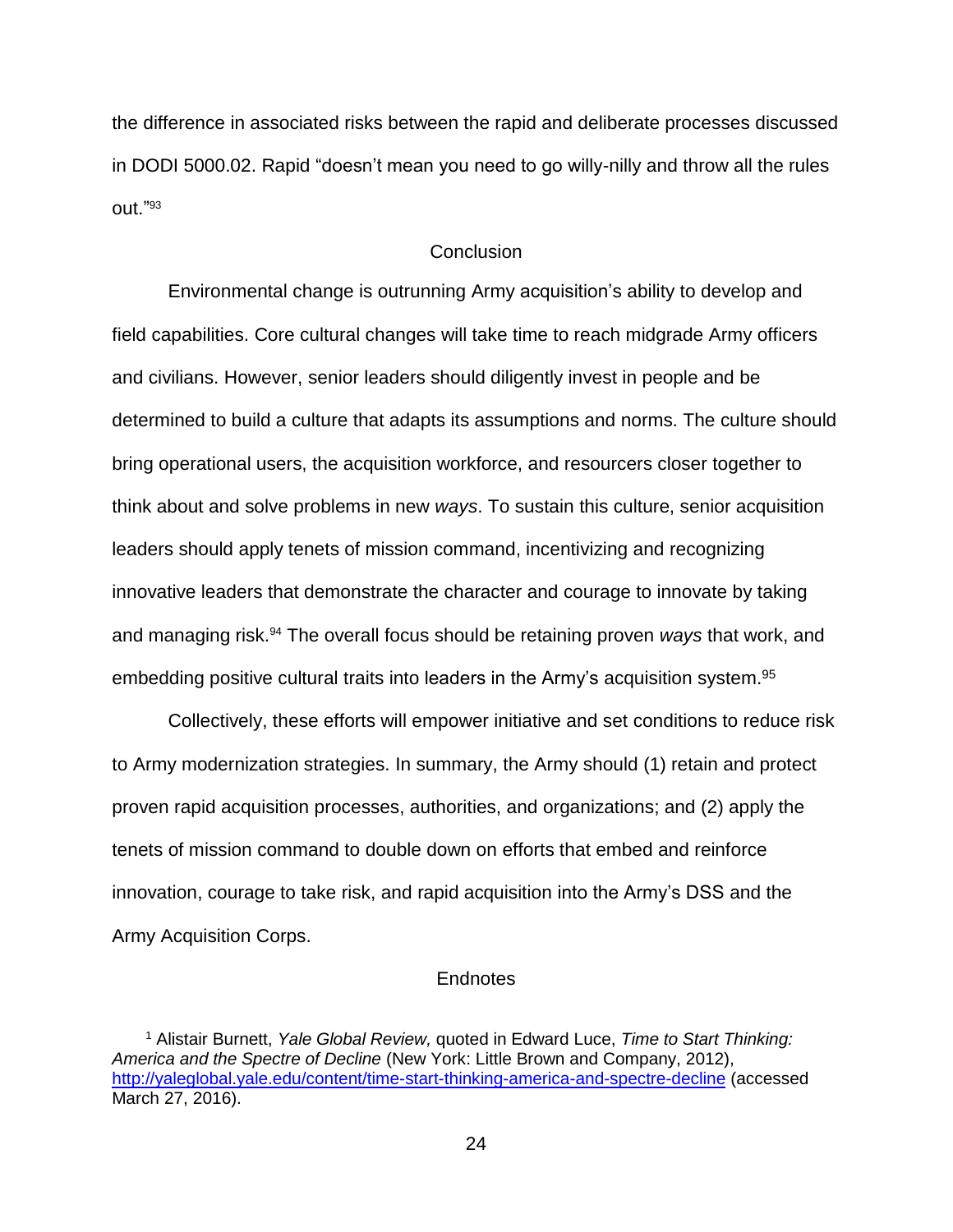<sup>2</sup> Richard Sassaman, "The Impossible Raid," *America in World War II,* June 2007, [www.americainwwii.com/articles/the-impossible-raid/](http://www.americainwwii.com/articles/the-impossible-raid/) (accessed March 27, 2016); Travis J. Titten, "Doolittle Raiders Honored in Capitol Ceremony," *Stars and Stripes Online*, April 15, 2015,<http://www.stripes.com/doolittle-raiders-honored-in-capitol-ceremony-1.340391> (accessed March 27, 2016).

<sup>3</sup> Michael V. Hayden, "Understanding the New Global Disorder: Three Tectonics," November 19, 2014,<http://www.fpri.org/?s=understanding+the+new+global+disorder> (accessed March 27, 2016).

<sup>4</sup> Barack Obama, *2015 National Security Strategy of the United States* (Washington, DC: The White House, February 2015), unnumbered iii; U.S. Joint Chiefs of Staff, *The National Military Strategy of the United States of America 2015* (Washington, DC: U.S. Joint Chiefs of Staff, June 2015), [http://www.jcs.mil/Portals/36/Documents/Publications/National\\_Military](http://www.jcs.mil/Portals/36/Documents/Publications/National_Military%20_Strategy_2015.pdf)  Strategy 2015.pdf (accessed March 27, 2016).

<sup>5</sup> David Jablonsky, "Why is Strategy Difficult?" in *U.S. Army War College Guide To National Security Issues I: Theory Of War And Strategy, Directive* (Carlisle Barracks: U.S. Army War College, June 2008), 3.

<sup>6</sup> John McCain, "It's Time to Upgrade the Defense Department," *War on the Rocks*, November 10, 2015, [http://warontherocks.com/2015/11/its-time-to-upgrade-the-defense](http://warontherocks.com/2015/11/its-time-to-upgrade-the-defense-department/)[department/](http://warontherocks.com/2015/11/its-time-to-upgrade-the-defense-department/) (accessed March 26, 2016); Ashton Carter, "Running the Pentagon Right: How to Get the Troops What They Need," *Foreign Affairs* 93, no. 1 (January 2014): 2-4, <http://search.proquest.com/docview/1468448016> (accessed March 27, 2016); Heidi Shyu, "Association of the United States Army, 2015 Global Force Symposium Speech," April 1, 2015, *YouTube,* video file, https:/[/www.youtube.com/watch?v=iIYSe91lT gM](http://www.youtube.com/watch?v=iIYSe91lT%20gM) (accessed March 27, 2016).

<sup>7</sup> Edie Williams and Alan R. Shaffer, "The Defense Innovation Initiative--The Importance of Capability Prototyping," *Joint Force Quarterly*, 2nd Quarter 2015, 34-35.

<sup>8</sup> J. Ronald Fox, *Defense Acquisition Reform: 1960-2009, An Elusive Goal,* CMH Pub 51-3- 1 (Washington, DC: Center of Military History, U.S. Army, October 31, 2011), xi-xii.

<sup>9</sup> There are different types of innovation, process innovation being one. Pierre Chao, "What Kind of Innovation Do You Want?" *Army AL&T Magazine Online,* November 18, 2015, <http://asc.army.mil/web/news-what-kind-of-innovation-do-you-want/> (accessed March 27, 2016).

<sup>10</sup> The National Security Act of 1947 created the Department of Defense (DOD), but the way the DOD acquired, budgeted for, and fielded new equipment did not markedly change until the large defense budgets of the Korean War. Larger defense budgets after the Korean War yielded the first peacetime defense industry in U.S. history requiring effective processes to manage large military research and development efforts. In the sixty years since then, there have been numerous modifications to the Defense Acquisition System (DAS) focused on making the system more effective and efficient. Fox, *Defense Acquisition Reform,* 10.

<sup>11</sup> Moshe Schwartz, *Defense Acquisitions: How DOD Acquires Weapon Systems and Recent Efforts to Reform the Process* (Washington, DC: U.S. Library of Congress, Congressional Research Service, May 23, 2014), 15.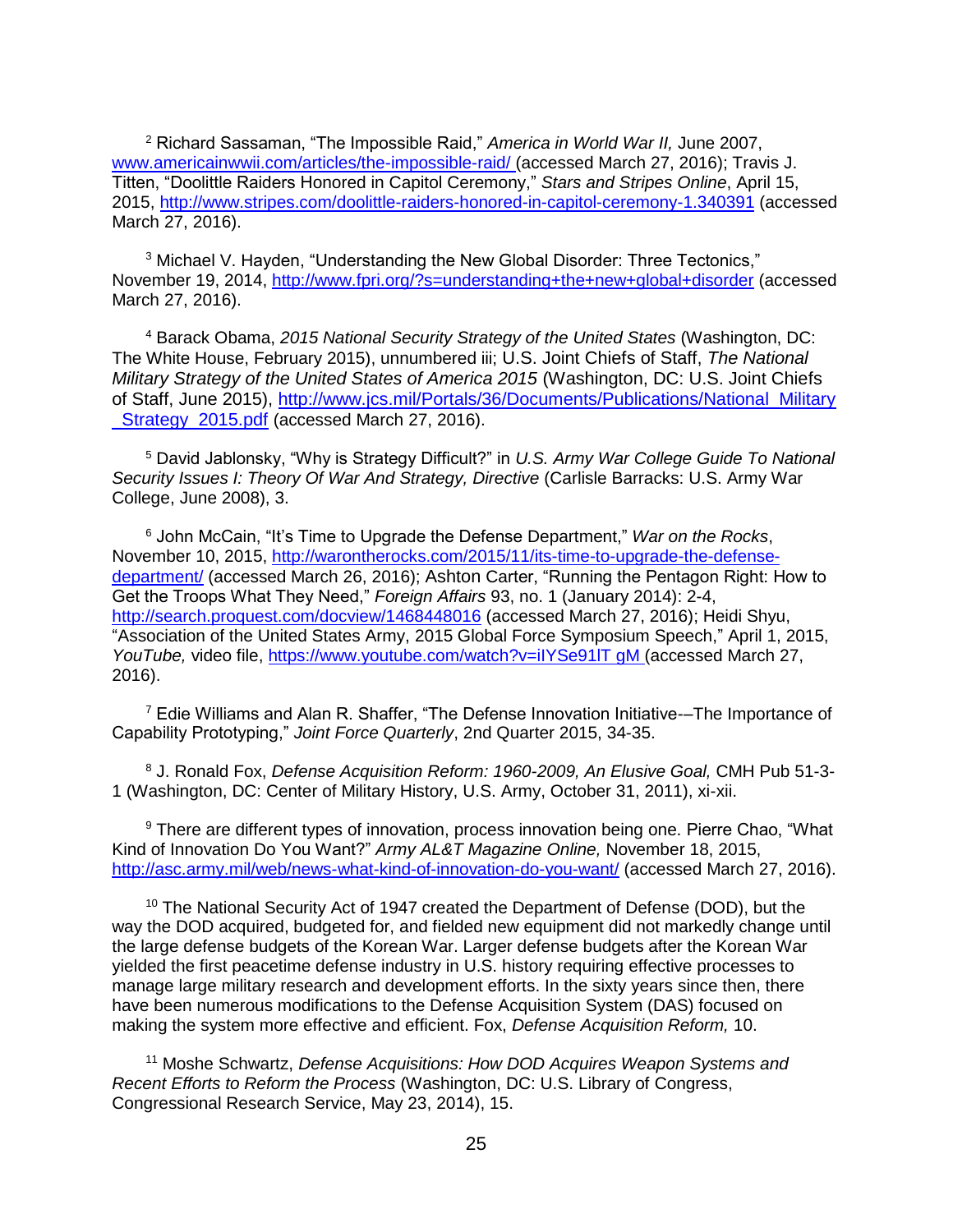<sup>12</sup> Stephen J. Gerras, ed, *Strategic Leadership Primer*, 3d ed. (Carlisle Barracks, PA: U.S. Army War College, 2004), 11.

<sup>13</sup> Williamson Murray and Allan Reed Millett, *Military Innovation in the Interwar Period* (Cambridge, UK: Cambridge University Press, 1996), 300.

<sup>14</sup> Ibid., 306-308, 310.

<sup>15</sup> Colin Gray, *After Iraq: The Search for a Sustainable National Security Strategy (Carlisle,* PA: U.S. Army War College, January 2009), 38.

<sup>16</sup> U.S. Department of the Army, *U.S. Army Operating Concept: Win in a Complex World*, Training and Doctrine Command (TRADOC) Pamphlet 525-3-1 (Washington, DC: U.S. Department of the Army, October 31, 2014), 11.

<sup>17</sup> Susan Rice, "Remarks by National Security Advisor Susan Rice on the 2015 National Security Strategy" February 2015, [https://www.whitehouse.gov/the-press](https://www.whitehouse.gov/the-press-office/2015/02/06/remarks-national-security-advisor-susan-rice-2015-national-security-stra)[office/2015/02/06/remarks-national-security-advisor-susan-rice-2015-national-security-stra](https://www.whitehouse.gov/the-press-office/2015/02/06/remarks-national-security-advisor-susan-rice-2015-national-security-stra) (accessed March 27, 2016).

<sup>18</sup> U.S. Department of Defense, *Quadrennial Defense Review 2014* (Washington, DC: U.S. Department of Defense, March 2014) v.

 $19$  Tara Copp, "DOD Budget Increases Funds for Islamic State Fight with an Eye on Russia, China," *Stars and Stripes Online,* February 2, 2016, [www.stripes.com/news/dod-budget](http://www.stripes.com/news/dod-budget-increases-funds-for-islamic-state-fight-with-an-eye-on-russia-china-1.391772)[increases-funds-for-islamic-state-fight-with-an-eye-on-russia-china-1.391772](http://www.stripes.com/news/dod-budget-increases-funds-for-islamic-state-fight-with-an-eye-on-russia-china-1.391772) (accessed March 27, 2016).

<sup>20</sup> Peter Jamison, "Biden: Islamic State Does Not Pose 'an Existential Threat'," *Los Angeles Times*, November 16, 2015, [http://www.latimes.com/nation/la-pol-ca-biden-garcetti-paris-isis-](http://www.latimes.com/nation/la-pol-ca-biden-garcetti-paris-isis-20151116-story.html)[20151116-story.html](http://www.latimes.com/nation/la-pol-ca-biden-garcetti-paris-isis-20151116-story.html) (accessed March 27, 2016)

<sup>21</sup> Nick Bloom, *The Economic Impact of 9/11,* SIEPR Policy Brief (Stanford, CA: Stanford Institute for Policy Research, February 2007), 1, [http://siepr.stanford.edu/sites/default/files/publications/policybrief\\_jan07\\_0.pdf](http://siepr.stanford.edu/sites/default/files/publications/policybrief_jan07_0.pdf) (accessed March 27, 2016).

<sup>22</sup> Lisa Mataloni, *Gross Domestic Product: Third Quarter 2015* (Washington, DC: Bureau of Economic Analysis, U.S. Department of Commerce, October 29, 2015), 7, [https://www.bea.gov/newsreleases/national/gdp/2015/pdf/gdp3q15\\_3rd.pdf](https://www.bea.gov/newsreleases/national/gdp/2015/pdf/gdp3q15_3rd.pdf) (accessed March 27, 2016).

<sup>23</sup> Todd Harrison, *The New Guns versus Butter Debate*, (Washington, DC: Center for Strategic and Budgetary Assessments (CSBA), May 2010), 9; David R. Francis, "Defense Budget: After Afghanistan and Iraq Withdrawal, a Peace Dividend?" *Christian Science Monitor,*  March 29, 2010, [http://www.csmonitor.com/Commentary/David-R.-Francis/2010/0329/Defense](http://www.csmonitor.com/Commentary/David-R.-Francis/2010/0329/Defense-budget-After-Afghanistan-and-Iraq-withdrawal-a-peace-dividend)[budget-After-Afghanistan-and-Iraq-withdrawal-a-peace-dividend](http://www.csmonitor.com/Commentary/David-R.-Francis/2010/0329/Defense-budget-After-Afghanistan-and-Iraq-withdrawal-a-peace-dividend) (accessed March 27, 2016).

 $24$  Richard Whittle, "There Is No Peace Dividend: Army Vice Chief of Staff Rails against Sequester," *Breaking Defense*, January 29, 2015, [http://breakingdefense.com/2015/01/there-is](http://breakingdefense.com/2015/01/there-is-no-peace-dividend-army-vice-chief-rails-against-sequester/)[no-peace-dividend-army-vice-chief-rails-against-sequester/](http://breakingdefense.com/2015/01/there-is-no-peace-dividend-army-vice-chief-rails-against-sequester/) (accessed March 27, 2016).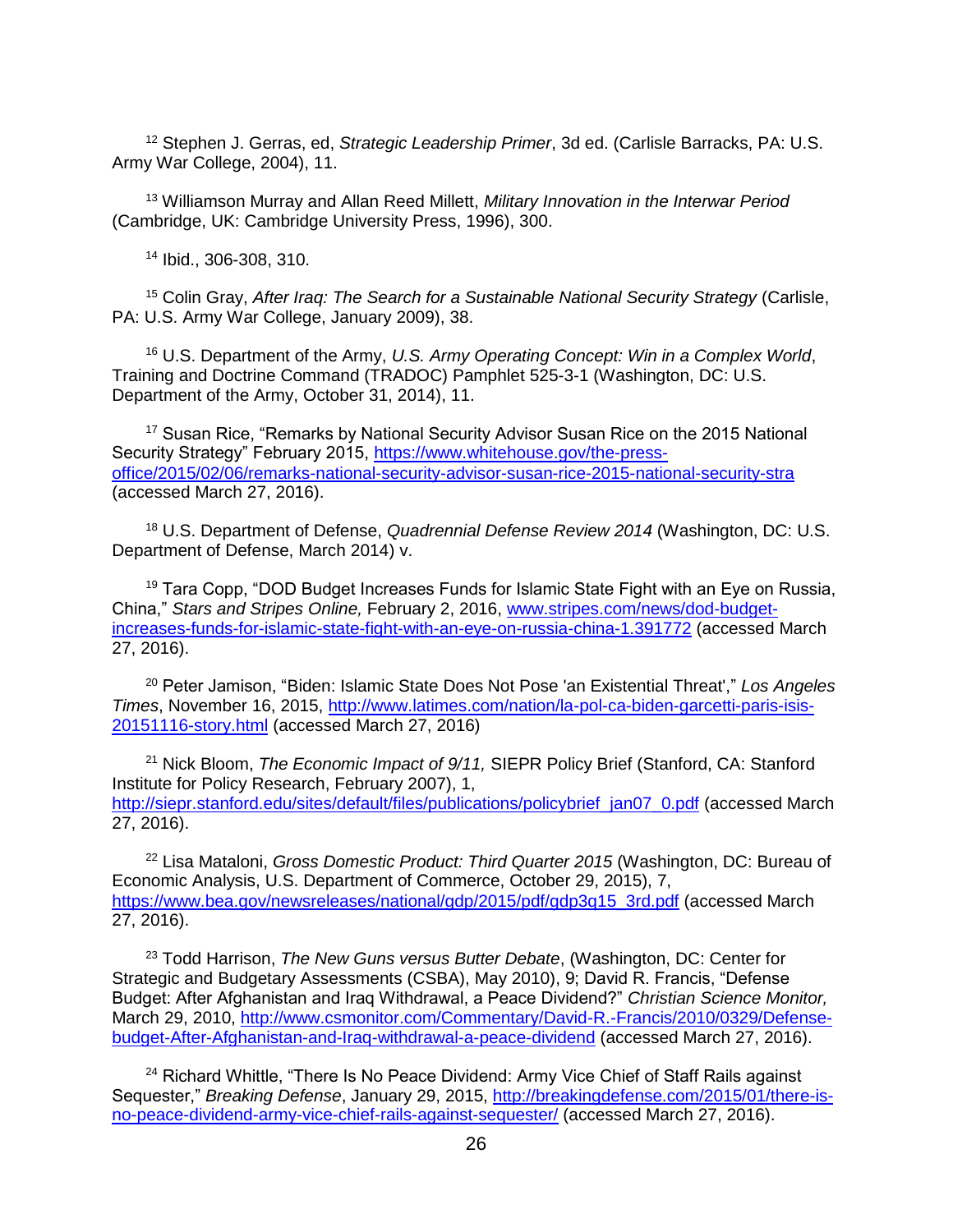<sup>25</sup> National Commission on the Future of the Army, *National Commission on the Future of the Army Report to the President and Congress of the United States* (Arlington, VA: National Commission on the Future of the Army, January 28, 2016), 39-43.

<sup>26</sup> Richard Whittle, "Army Aviation Budget Plunges Earthward," *Breaking Defense*, February 9, 2016,<http://breakingdefense.com/2016/02/army-aviation-budget-plunges-earthward/> (accessed March 27, 2016).

<sup>27</sup> Colin Powell, "The Changing Foreign Policy Environment," lecture to the Woodrow Wilson School at Princeton University, February 13, 1989, cited in Michael J. Meese, "Strategy and Force Planning in a Time of Austerity," *Strategic Studies Quarterly* 8, no. 3 (Fall 2014): 1.

<sup>28</sup> U.S. Office of Management and Budget, "Historical Tables: Table 4.1- Outlays by Agency,"<https://www.whitehouse.gov/omb/budget/historicals> (accessed March 27, 2016); Sarah Thannhauser and Christoff Luehrs, "The Human and Financial Costs of Operations in Afghanistan and Iraq," in *Lessons Encountered: Learning from the Long War* (Washington, DC: National Defense University Press, 2015), 433.

 $29$  Ibid.

<sup>30</sup> Harrison, *The New Guns,* 7*.*

<sup>31</sup> The Budget Control Act capped discretionary spending from FY11-FY21, and penalized any budget that would exceed these caps with a 10% across the board cut called "sequester." The DOD budget stopped growing with annual budgets of \$553B, \$518B, \$520B, \$521B respectively from FY12-15. Amy Belasco, *Defense Spending and the Budget Control Act Limits* (Washington, DC: U.S. Library of Congress, Congressional Research Service, July 22, 2015), i.

<sup>32</sup> Josh Zumbrun, "Q&A: What the \$18 Trillion National Debt Means for the U.S. Economy," *Wall Street Journal Online*, February 1, 2015, [www.wsj.com/articles/BL-REB-30486](http://www.wsj.com/articles/BL-REB-30486) (accessed March 27, 2016).

<sup>33</sup> Belasco, *Defense Spending*, 5, 36, 41.

<sup>34</sup> Heidi Shyu, "Contemporary Military Forum #7: Delivering Innovation," Washington, DC, October 14, 2014, video file, [https://www.dvidshub.net/video/366902/contemporary-military](https://www.dvidshub.net/video/366902/contemporary-military-forum-7-delivering-innovation#.Vo3C3-w8LCQ)[forum-7-delivering-innovation#.Vo3C3-w8LCQ](https://www.dvidshub.net/video/366902/contemporary-military-forum-7-delivering-innovation#.Vo3C3-w8LCQ) (accessed March 27, 2016); National Commission on the Future of the Army, *National Commission on the Future of the Army Report to the President and Congress of the United States,* 39.

<sup>35</sup> Whittle, "Army Aviation Budget Plunges Earthward."

<sup>36</sup> Harrison, *The New Guns,*10; Kori Schake, "Margin Call: How to Cut a Trillion from Defense," *Orbis* 56, no. 1 (2012): 3.

<sup>37</sup> Robert Work, "The Third U.S. Offset Strategy and its Implications for Partnersand Allies," January 28, 2015,<http://www.defense.gov/Speeches/Speech.aspx?SpeechID=1909> (accessed March 27, 2016).

<sup>38</sup> David Perkins, "U.S. Training and Doctrine Command Update," briefing slides with commentary, Carlisle Barracks, PA, U.S. Army War College, November 4, 2015.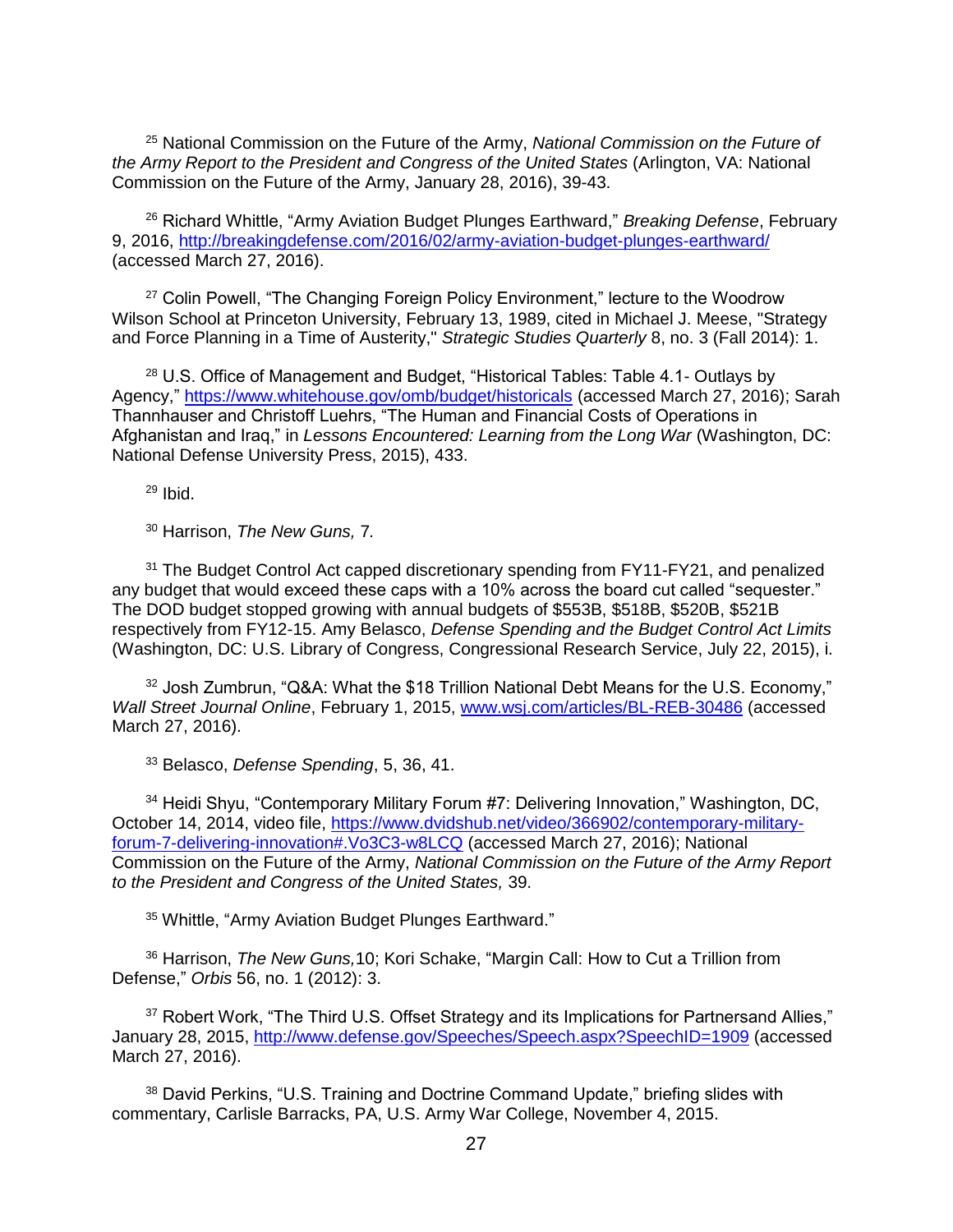<sup>39</sup> U.S. Department of the Army, *U.S. Army Operating Concept: Win in a Complex World*, i, 11, 34.

<sup>40</sup> U.S. Department of the Army, *Mission Command*, Army Doctrine Publication (ADP) 6-0 (Washington, DC: U.S. Department of the Army, March 12, 2014), iv.

<sup>41</sup> Shyu, "Association of the United States Army, 2015."

 $42$  Ibid.

<sup>43</sup> Figure was adopted from the Defense Acquisition University, *Defense Acquisition Guidebook,* Chapter 1, Figure 1.1.F1. DoD Decision Support Systems, <https://acc.dau.mil/CommunityBrowser.aspx?id=488288> (accessed March 30, 2016).

<sup>44</sup> Former U.S. Special Operations Command (USSOCOM) Combat Developer and Program Manager, email message to author, October, 2015.

<sup>45</sup> Fox, *Defense Acquisition Reform*, xi-xii.

<sup>46</sup> Frank Kendall, "Better Buying Power 4 Years On: Is It Making a Difference?" *Defense One*, April 29, 2014, [http://www.defenseone.com/ideas/2014/04/better-buying-power-4-years-it](http://www.defenseone.com/ideas/2014/04/better-buying-power-4-years-it-making-difference/83392/)[making-difference/83392/](http://www.defenseone.com/ideas/2014/04/better-buying-power-4-years-it-making-difference/83392/) (accessed March 26, 2016).

<sup>47</sup> Fox, *Defense Acquisition Reform*, xii-xiii.

<sup>48</sup> McCain, "It's Time to Upgrade."

<sup>49</sup> Office of the Under Secretary of Defense (AT&L), *Operation of the Defense Acquisition System*, DOD Instruction 5000.02 (Washington, DC: U.S. Department of Defense, January 7, 2015),<http://www.dtic.mil/whs/directives/corres/pdf/500002p.pdf> (accessed November 12, 2015).

<sup>50</sup> James C. Naudain, *Institutionalizing the Warfighter Rapid Acquisition Program*, Strategy Research Project (Carlisle Barracks, PA: U.S. Army War College, April 7, 1998), iii.

<sup>51</sup> Carter, "Running the Pentagon Right," 2-4.

 $52$  Ibid.

<sup>53</sup> *Fiscal Year 2016 National Defense Authorization Act,* H.R. 1735, 114th Cong. 1st sess. (May 19, 2015), 167,<https://www.gpo.gov/fdsys/pkg/CRPT-114srpt49/pdf/CRPT-114srpt49.pdf> (accessed March 27, 2016).

<sup>54</sup> Rapid Equipping Force Magazine, September 30, 2014, 2-16, [http://www.ref.army.mil/docs/20140930\\_Rapid\\_Equipping\\_Force-magazine.pdf](http://www.ref.army.mil/docs/20140930_Rapid_Equipping_Force-magazine.pdf) (accessed March 27, 2016).

<sup>55</sup> Steven Silwa quoted in Kara Ewell, "Army Confirms Rapid Equipping Force as 'Enduring'," *Army Times Online*, January 31, 2014, [http://www.army.mil/article/119292/Army\\_confirms\\_Rapid\\_ Equipping\\_Force\\_as\\_\\_enduring\\_/](http://www.army.mil/article/119292/Army_confirms_Rapid_%20Equipping_Force_as__enduring_/) (accessed March 27, 2016).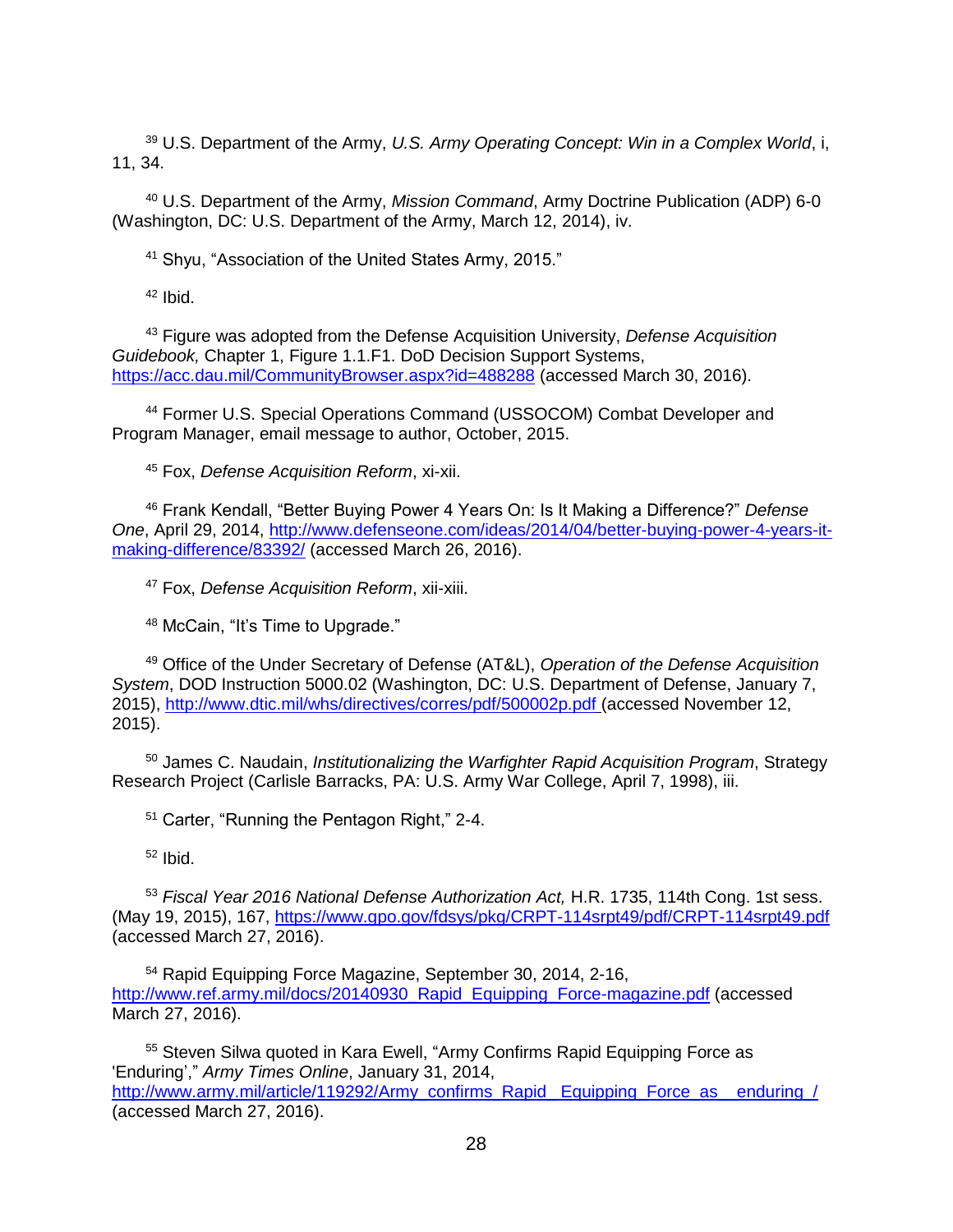<sup>56</sup> Brad Martin et al., *Assessment of Joint Improvised Explosive Device Defeat Organization (JIEDDO) Training Activity* (Santa Monica, CA: RAND Corporation, 2013), viii, [http://www.rand.org/pubs/research\\_reports/RR421.html](http://www.rand.org/pubs/research_reports/RR421.html) (accessed March 27, 2016).

<sup>57</sup> "Joint Improvised Explosive Device Defeat Capability Approval and Acquisition and Management Process (JCAAMP) Briefing," briefing slides, August 21, 2013.

<sup>58</sup> Jen Judson, "JIDA to Become JIDO under Defense Threat Reduction Agency," *Defense News*, February 2, 2016, [http://www.defensenews.com/story/defense/land/2016/02/02/jida](http://www.defensenews.com/story/defense/land/2016/02/02/jida-become-jido-under-defense-threat-reduction-agency/79707958/)[become-jido-under-defense-threat-reduction-agency/79707958/](http://www.defensenews.com/story/defense/land/2016/02/02/jida-become-jido-under-defense-threat-reduction-agency/79707958/) (accessed March 27, 2016).

<sup>59</sup> James Geurts, "Audio: USSOCOM Acquisition Executive, on Special Operations' Acquisition Authorities and Culture," October 11, 2013, audio file, [http://csis.org/multimedia/audio-james-hondo-geurts-ussocom-acquisition-executive-special](http://csis.org/multimedia/audio-james-hondo-geurts-ussocom-acquisition-executive-special-operations-acquisition-aut)[operations-acquisition-aut](http://csis.org/multimedia/audio-james-hondo-geurts-ussocom-acquisition-executive-special-operations-acquisition-aut) (accessed March 27, 2016).

<sup>60</sup> U.S. Special Operations Command, *Research, Development, and Acquisition, Acquisition Systems Management Policy*, USSOCOM Directive 70-1 (MacDill Air Force Base, FL: U.S. Special Operations Command, March 19, 2010), 2; U.S. Special Operations Command, *Force Development: Special Operations Forces Capabilities Integration And Development System (SOFCIDS)*, USSOCOM Directive 71-4 (MacDill Air Force Base, FL: U.S. Special Operations Command, May 10, 2012), 2; U.S. Special Operations Command, *Force Development: Operational Test And Evaluation*, USSOCOM Directive 71-5 (MacDill Air Force Base, FL: U.S. Special Operations Command, August 5, 2010), 2.

<sup>61</sup> U.S. Special Operations Command, *Research, Development, and Acquisition*, D-1.

<sup>62</sup> Robert G. Spulak, *Innovate or Die: Innovation and Technology for Special Operations*, JSOU Report 10-7 (MacDill AFB, FL: Joint Special Operations University: December 2010), 44- 45.

<sup>63</sup> Anthony S. Pelczynski, *Rapid Acquisition Impact On Major Defense Acquisition Programs,* Strategy Research Project (Carlisle Barracks, PA, U.S. Army War College, March 30, 2010), 2.

<sup>64</sup> Zachary J. Lemnios, Statement Testimony before the United States House of Representatives Committee on Armed Services Subcommittee on Terrorism, Unconventional Threats and Capabilities, March 23, 2010, cited in Spulak, *Innovate or Die*, 44.

<sup>65</sup> John P. Kotter, *Leading Change* (Boston: Harvard Business School Press, 1996), 13.

<sup>66</sup> Office of the Undersecretary of Defense for Acquistion, Technology, and Logistics, *Report of the Defense Science Board Task Force on the Fulfillment of Urgent Operational Needs* (Washington, DC: U,S, Department of Defense, July 2009), vii-xii, <http://www.acq.osd.mil/dsb/reports/ADA503382.pdf> (accessed March 27, 2016).

<sup>67</sup> Linkedin, "U.S. Army Acquisition Support Center (USAASC)," <https://www.linkedin.com/company/usaasc> (accessed March 28, 2016).

<sup>68</sup> The "Big Five" commonly refers to five successful major Army acquisition programs that were fielded in the late 1970s and early 1980s: the M1 Abrams Tank, M2 Bradley Infantry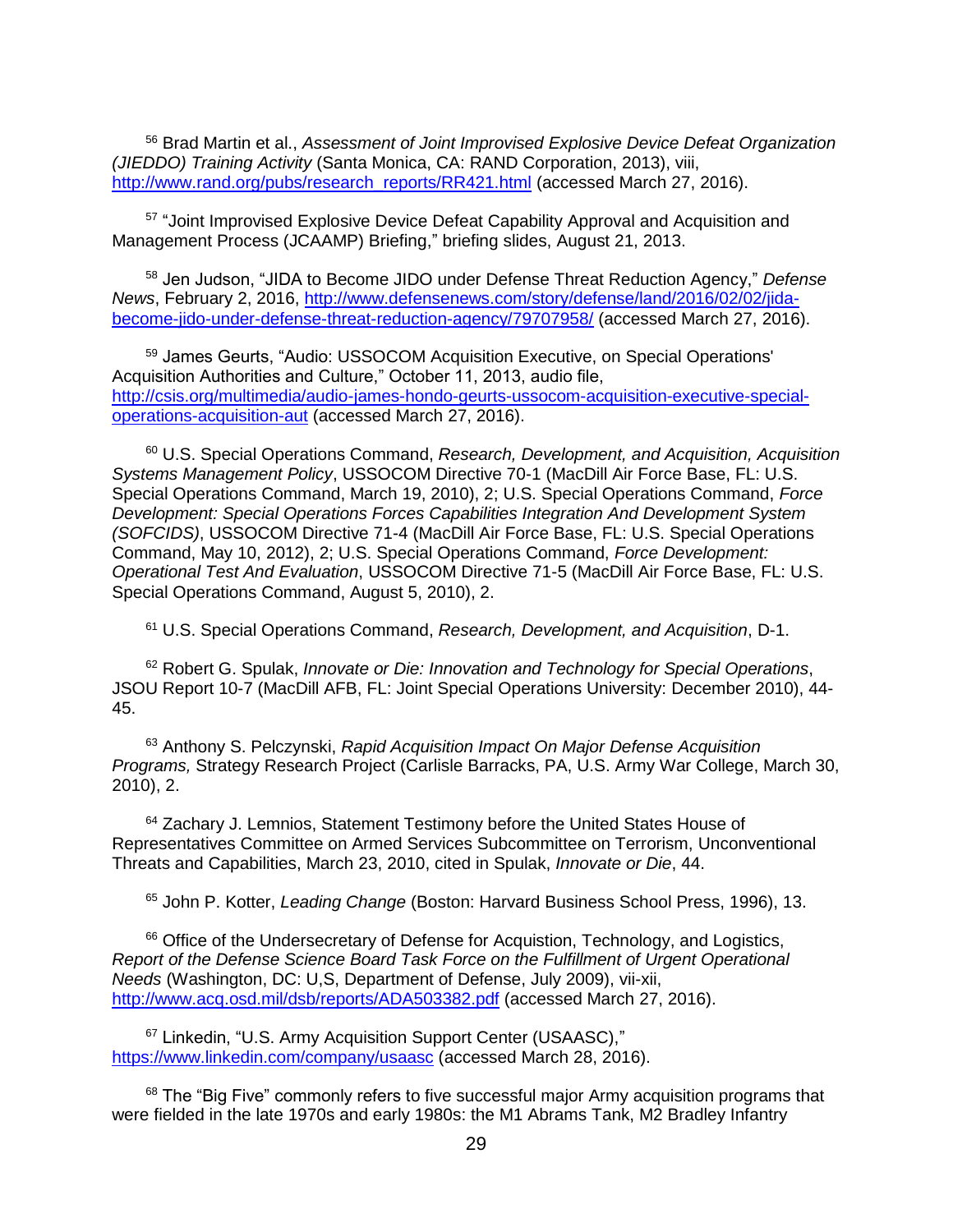Fighting Vehicle, UH-60 Blackhawk Helicopter, AH-64 Apache Helicopter, and the MIM-104 Patriot Air Defense Missile System.

<sup>69</sup> Linda A. Hill et al., "Collective Genius," *Harvard Business Review,* June 2014, 95-102.

<sup>70</sup> Stephen J. Gerras, Leonard Wong, and Charles D. Allen, *Organizational Culture: Applying a Hybrid Model to the U.S. Army* (Carlisle Barracks, PA: U.S. Army War College, November 2008)*,* 5.

<sup>71</sup> Ibid.*,* 17.

<sup>72</sup> Harrison, *The New Guns*, 3.

<sup>73</sup> Zach S. Huitink and David M. Van Slyke, *Beyond Business as Usual: Improving Defense Acquisition through Better Buying Power* (Washington, DC: IBM Center for the Business of Government, 2015), 115.

 $74$  In Kotter's eight step change process, creating urgency is step one and creating a guiding coalition is step two. Without a guiding coalition, senior leaders will be challenged to gain buy-in for a new vision and communicating the vision to those without a guiding coalition is a challenge. Steps 3-8 are: Developing a Vision and Strategy; Communicating the Change Vision; Empowering Employees for Broad-Based Action; Generating Short-Term Wins; Consolidating Gains and Producing More Change; Anchoring New Approaches in the Culture. Kotter, *Leading Change.*

<sup>75</sup> U.S. Department of Defense, *Performance of the Defense Acquisition System, 2015 Annual Report (*Washington, DC: Under Secretary of Defense, Acquisition, Technology, and Logistics (USD[AT&L]), September 2015), iii; Huitink and Van Slyke, *Beyond Business*, 113- 117, 123.

<sup>76</sup> Gerras, Wong, and Allen, *Organizational Culture,* 3.

<sup>77</sup> Ibid.

<sup>78</sup> Ibid.*,* 7.

<sup>79</sup> Kevin Linzey, "Overcoming Obstacles to Achieving a Cost Culture," *The Armed Forces Comptroller* 59, no. 2 (Spring 2014): 43.

<sup>80</sup> U.S. Government Accountability Office, *DOD Weapons Systems: Missed Trade-off Opportunities during Requirements Reviews* (Washington, DC: U.S. Government Accountability Office, June 16, 2011), 8,<http://www.gao.gov/new.items/d11502.pdf> (accessed November 27, 2015).

<sup>81</sup> Gerras, Wong, and Allen, *Organizational Culture,* 7.

<sup>82</sup> OSD Comptroller and USD (AT&L) guidance conflicts with financial management practices in DoD. Guidance says: "… (2) obligation rates slower than established benchmarks should not be the determinative measuring stick for program execution and must not be regarded as a failure. (3) Late obligation of funds should not be presumed to imply that the funds are not needed or that future budgets should be reduced unless there is other evidence to